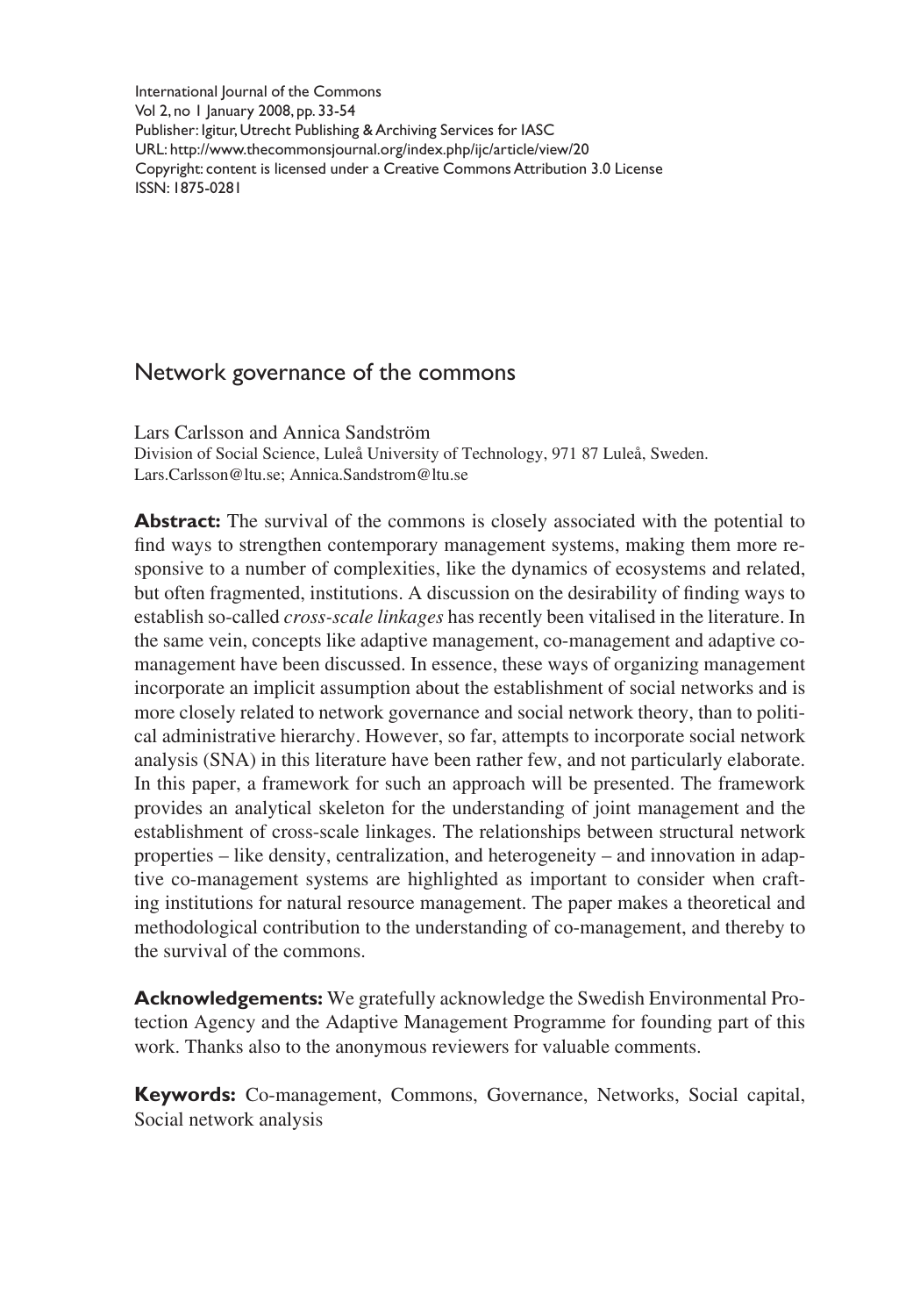## 1. Introduction

To achieve sustainability – in environmental, economic, and social development – finding appropriate institutions and management systems is vital. Consequently, for contemporary policy makers, making social and ecological systems work in harmony should be considered a desirable undertaking. However, institutional variety is immense, not only in terms of property rights and mixtures thereof, but also in the ways different societies have chosen to organize human affairs.

 Building institutions is a matter of trial and error, as no blueprint exists for the endeavour. However, research has progressed. We know more about how to 'cope' with the tragedy of the commons (Feeny et al. 1990; Ostrom 1999). Thus, there is no such thing as 'the best' institution that once and for all would secure a sustainable utilization of common resources (Ostrom 2005). Hence, the task has been described as 'the struggle to govern the commons' (Dietz, Ostrom, and Stern 2003, 1907). Overwhelming evidence suggests that top-down centralized systems are less suitable for this challenging task. Most societal problems are too complex to fit into the formal problem-solving structures of government. While administrative boarders, both between different levels of policymaking and different policy sectors, are delineated, societal problems are characterized by their cross-scale nature. They span time, geographic space, and certainly, administrative jurisdictions. While this applies to most policy areas, these features are more apparent within the area of natural resource management (Berkes 2002).

In order to meet these challenges, the search for appropriate institutional arrangements has resulted in the formulation of a variety of related concepts, *such as adaptive management, local adaptive management*, and *co-management* (Walters 1986, 1997; Plummer 2004; Olsson, Folke, and Berkes 2004; Carlsson and Berkes 2005). The idea is that, in order to cope with the complexity of natural resource systems, institutional arrangements and related management systems should incorporate different actors from different areas of society. Thus, an emphasis on the establishment of multi-actor structures, consisting of both public and private actors, is a common denominator. Another feature of this line of research is the perception of the state, a reorientation that is indicated by a focus on governance, rather than government. While the latter is associated with politicaladministrative hierarchy, governance is understood as a process by which policy is produced within multi-actor structures beyond a formal hierarchy (cf. Rhodes 1996; Pierre and Peters 2000). Thus, the state is considered one possible, but not necessarily the most important, actor in this process of governance.

The concepts of co-management and governance incorporate an implicit assumption about the establishment of social networks, based upon a different logic than political-administrative hierarchy. Briefly, these networks can be described as social structures made up by nodes (actors), which are connected via a multitude of links (e.g. in the form of information flows, exchanges of goods, legal relations, etc). There has been substantial research done in the area of social networks,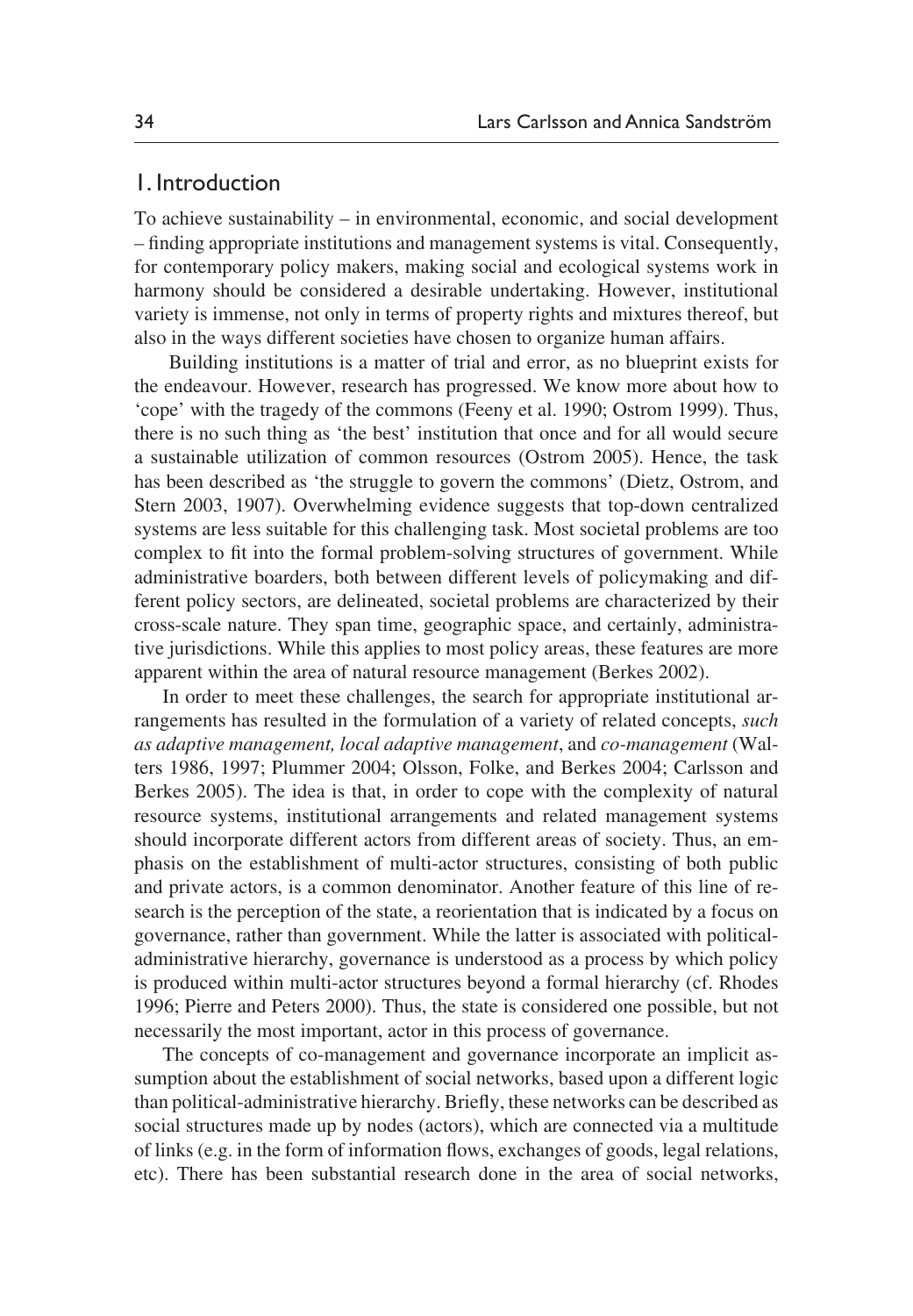mainly within the fields of sociology and organizational studies. Issues like how and why networks are formed and in what ways they affect the policy-making process and its outcomes have been discussed (Flap, Bulder, and Volker 1988; Provan and Milward 1995, 2001; Borgatti and Foster 2003; Reagan and Zuckerman 2003; O'Toole and Meier 2004; Meier and O'Toole 2001). In this vein, the possible structural effect on performance has been addressed, often in association with the concept and role of social capital (Burt 2000; Borgatti, Jones, and Everett 1998). The basic idea of these projects is that certain network structures generates higher social capital, and thereby, result in an improved performance. However, except for some shining exceptions (e.g. Maiolo and Johnson 1989; Schneider et al. 2003; Bodin 2006), there have been few and not particularly elaborate attempts to incorporate social network analysis in the fields of political science and, in particular, resource management. Thus, we do not know well how performance might be associated with particular network features - like density, centrality, and heterogeneity. A reasonable hypothesis is that good performance is associated not only with the establishment of particular management networks, but also with how these are structured.

#### **1.2. Aim, questions and disposition**

In this paper, we set out to bring previous research about the network structure of social capital and the concept of co-management together. Drawing upon contemporary research on co-management and findings from the field of social network analysis, the underlying question to be answered is: What qualities should wellperforming networks preferably possess to achieve sustainable governance of the commons? Presumably, the answer to this question is relevant for policymaking and the improvement of natural resources management.

The primary aim of this paper is to suggest an analytical framework for network studies of co-management of natural resources. Based upon previous knowledge about the qualities of co-management systems and network theory of social capital, a relationship between structure and performance will be hypothesised. What kind of structural features are likely to facilitate well-performing co-management systems? The paper will yield a theoretical and methodological contribution to the understanding of joint management and, thereby, to the survival of the commons.

The article is organized into three main sections. First, the concept of co-management will be discussed. Thereafter, social network theory will be addressed. How and in what ways does network structure matter for organizing functions and, thereby, for institutional performance? In the third and final section of this article, the two lines of research will be brought together and the structural aspects of co-management will be discussed.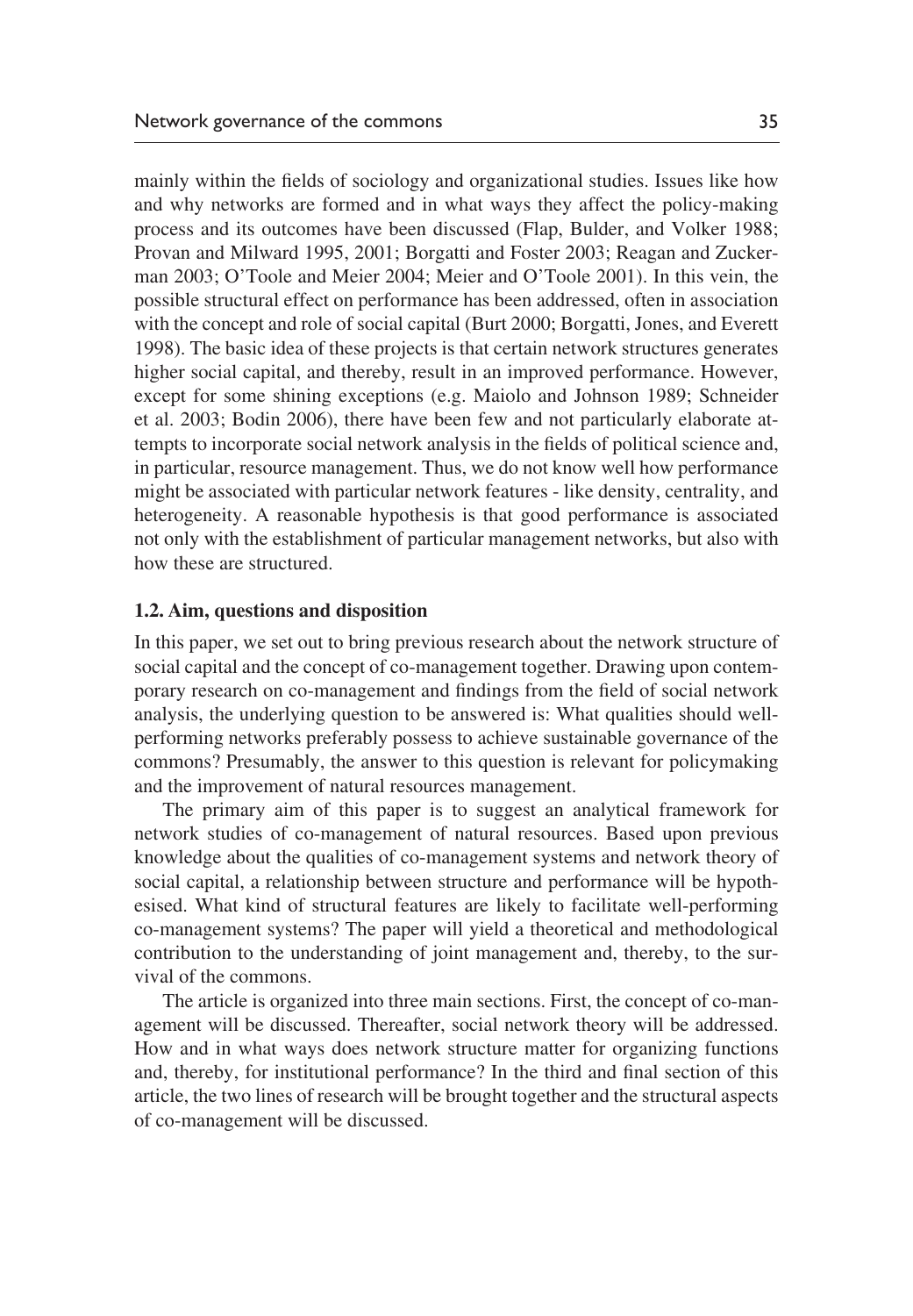## 2. Co-management as a network governance system

In spite of slightly different interpretations, co-management is normally understood as a process by which private and public actors cooperate, and share power, in order to solve problems related to natural resource management (Jentoft, Mc-Cay, and Wilson 1998; Carlsson and Berkes 2005). In the literature, co-management often has been described as a bipolar system of collaboration, typically comprised of an agreement between a community of resource users and the State. Questioning this image, Carlsson and Berkes (2005), sketched out alternative ways to perceive such relationships. Their message was that relationships might vary, both due to the extent of resource dependencies and the actual condition of exchange, which, in turn, is dependent upon formal legal jurisdictions, rules and norms. Drawing upon this reasoning co-management could best be understood as network governance systems, in which a variety of different actors, structured by different institutional arrangements, participate.

The advantage of regarding co-management systems as networks is that the complexity of real-life settings is acknowledged. Instead of considering the State as one coherent actor, the multifaceted character of the government is recognized. While State authority ranges vertically (from the central governmental level to the local level) and horizontally (through different policy sectors), it has many faces. Governmental actors who are involved in real-life co-management are likely to endorse different tasks and have different interests and goals. Therefore, speaking of the State as if it was one coherent actor, characterized by unity of power and 'unity of command' (Ostrom, V. 1991, p. 36) would be seriously misleading. The same goes for communities, which typically consist of many different individual positions, groups and organizations. Given this dual complexity, co-management essentially entails creating coherent networks for problem solving. We regard this as a process by which actors meet to pool their resources, and coordinate their actions, in order to address specific management issues. Within these network structures, both as a result of intended vs. non-intended action, specific arrangements evolve, structuring the actions among its members. To govern is to make rules that are binding for a set of actors. Accordingly, governance can be understood as a process, which 'includes the setting of rules, the application of rules, and the enforcement and adjudication of rules,' (Feeny 1988, p. 172). In this sense, well established co-management systems (i.e., arrangements having some degree of durability) should be acknowledged to be systems, or networks, of governance.

### **2.1. The characteristics of a successful co-management system**

Many theoretical arguments for why co-management should promote sustainable handling of resources can be found in the literature. Drawing upon Pinkerton's (1989) influential work, Carlsson and Berkes (2005) discuss six features that are associated with highly functioning co-management systems. These systems are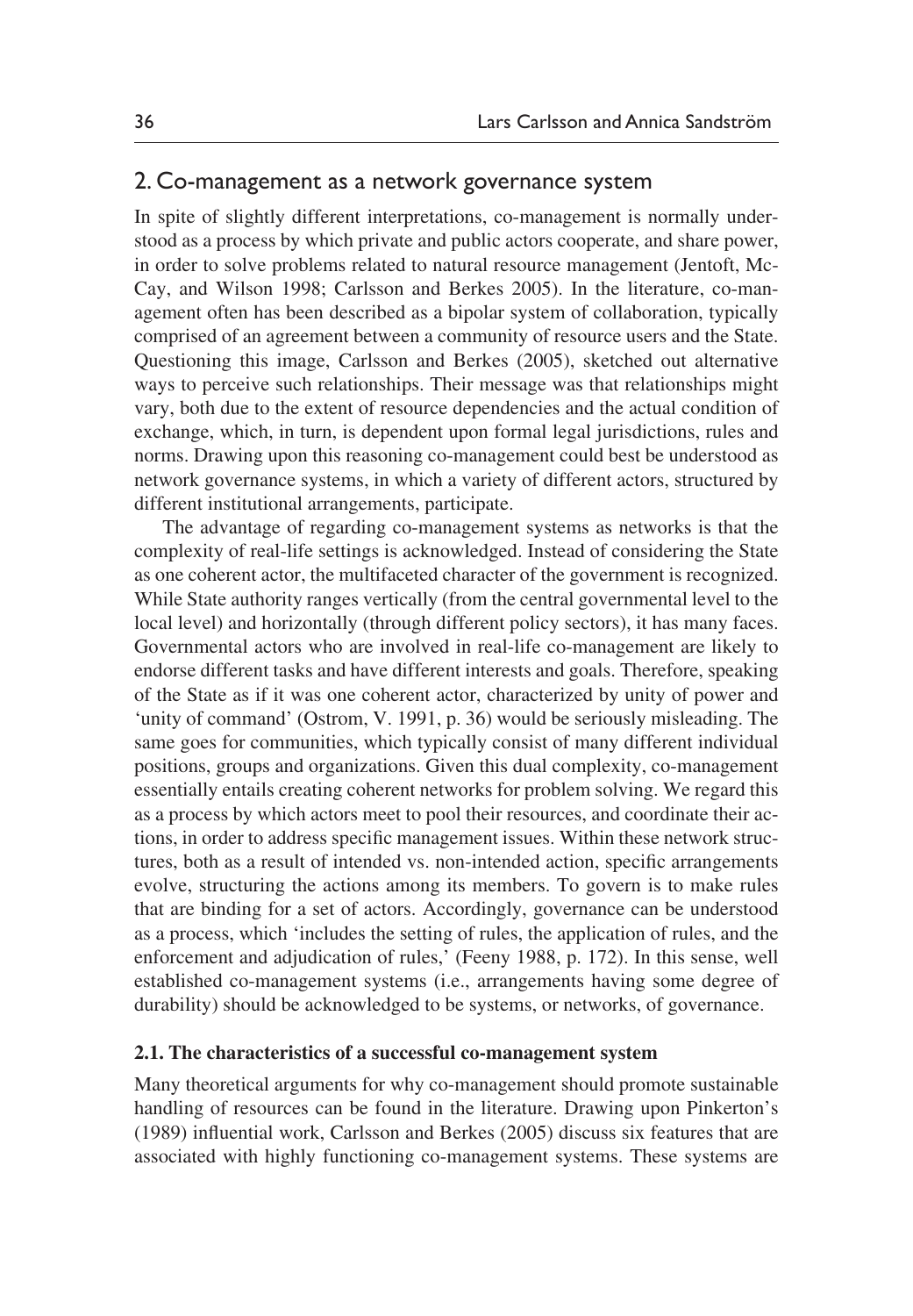thought to improve the exchange of resources and have the ability to link different levels of organizations that are not necessarily formally connected. Co-management can, from this perspective, be perceived as a web of resource dependencies spanning a diversity of different organizations and hierarchical levels (compare the idea of *cross-scale linkage,* in Berkes 2002). Additionally, the great variety in skills and competence among those involved is assumed to refine the allocation of tasks since it enables division of labour and specialization.

Further, co-management systems are believed to reduce transaction costs, they are open for the possibility of risk sharing and, finally, they enhance the establishment of conflict resolution mechanisms. Transaction costs are in accordance with North's definition (1997, p. 149) the costs associated to the exchange situation. Even though transaction costs might increase at the initiation of a co-management process (e.g. due to pending conflicts), they are likely to decrease over time, as a consequence of the repeated interactions. Concerning risk sharing, systems that are solely dependent upon one administrative unit are presumably more vulnerable to disturbances than systems of co-management. This argument can be compared to the discussion about resilience and robustness, which refers to a system's ability to absorb external disturbances, and/or its ability to adapt to these without changing the essential functions of the system (Holling 1986; Janssen, Anderies, and Ostrom 2007).

Finally, co-management is believed to enhance the capacity to develop appropriate conflict resolution mechanisms between the different stakeholders involved. Communicating and negotiating within an institutional framework increase the likelihood of reaching common agreements that promote collective action. As a result, the covenanting capacities of the system are improved (Ostrom 1992).

These theoretical assumptions about the central qualities of co-management systems are supported by many empirical studies. Without explicitly discussing co-management, Lansing and Miller demonstrate how co-management networks of Balinese irrigation systems coordinate the activities of different units and, thus, contribute to the sustainability of local rice farming and related livelihoods. Although lacking formal coordination, a number of so-called *water temples* fulfil the role of facilitating coordination between the different branches of this extensive irrigation system (Lansing 1991; Lansing and Miller 2006). Further, in an extensive study of the Kuhls (i.e., irrigation systems in the North Indian Kangra Valley), Baker (2005) analyzed how and with what means co-management networks contributes to sustainability. 'In the Kuhls of Kangra, we see the potential of networks in enhancing the resilience of common property regimes and thereby facilitating their ability to endure, especially under conditions of environmental risk and uncertainty' (Baker 2005, p.208). The system is sustained both by the physical construction that enables such acts as water sharing, but also by a sense of community that is established.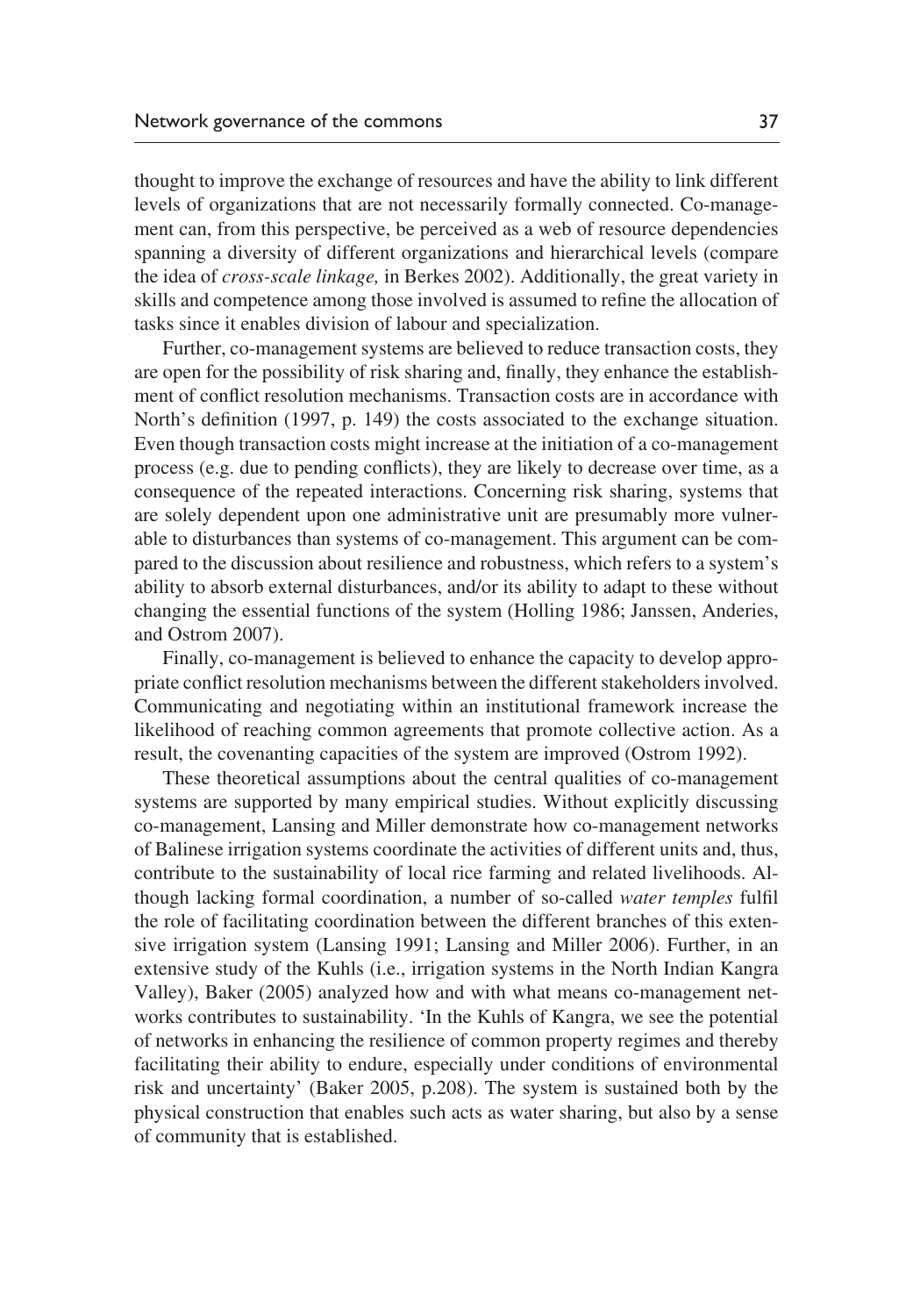Yet other examples are provided in a dissertation by Bodin (2006). The study is comprised of case studies from Kenya and Madagascar, in conjunction with a set of computerized studies, all of which tell a similar story. Co-management networks matter and their configurations are intimately associated with the performance of social-ecological systems. For instance, certain structural properties are found to affect the spread and sharing of ecological knowledge within a community of users (Crona and Bodin 2006). Thus, not only the existence of networks, but also how they are configured, may matter. What do we mean by structure in this respect, and how are these qualities related to social relationships?

# 3. The network structure of social capital

The 'network approach', within policy analysis, has a focus on problem-solving structures, constituted by the involved actors and their relationships. These structures can be referred to as policy networks, i.e. 'problem-specific entities, organizing a policy area by different forms of collective action' (Carlsson 2000, p. 508). This approach is comparable with perceptions of co-management as governance structures, discussed in the previous section. However, the objective here is not merely to emphasize the importance of networks, but to outline in what respect they are important. In order to do so, and to fulfil the purpose of presenting an analytical framework for network studies of co-management, there is a need to outline why, and how, network structure can be assumed to matter in organizing and performance.

The evolution of a policy network, and presumably also of co-management networks, can be regarded an outcome of purposive action taken by self-interested individuals. This does not mean that accidental behaviour or unintended effects would not matter. But in general, actions emanate from the urge to maintain or procure resources of various kinds; such as money, information, knowledge or legitimacy (Hanf and Scharpf 1978, p. 353f) Thus, networking is a matter of resource exchange; i.e. 'a series of interactions between two (or more) actors in which a transaction of resources takes place' (Lin 2001, p. 143).

 Networking activities are often discussed in terms of bargaining games (Thatcher 1998; Elmore 1997). Due to the state of resource dependency, the actors need to negotiate and adapt to the strategies of others. Similar ideas are conveyed by Hanf and Scharpf (1978) and, also, by Coleman (1990, p. 134ff), who describes social action as a negotiating process in which actors, constrained by their existing resources and driven to maximize their interests, interact. Accordingly, these are the activities that, over generations, have been conducted in various resource management settings; for example, in the Balinese water temples, among the Kuhls of Kangra, or in fishing communities in Kenya.

The institutional performance of these systems is highly dependent upon how such bargaining interactions proceed. Granovetter (1985, 1992) has convincingly supported this stance in his argument about embeddedness. He offers an approach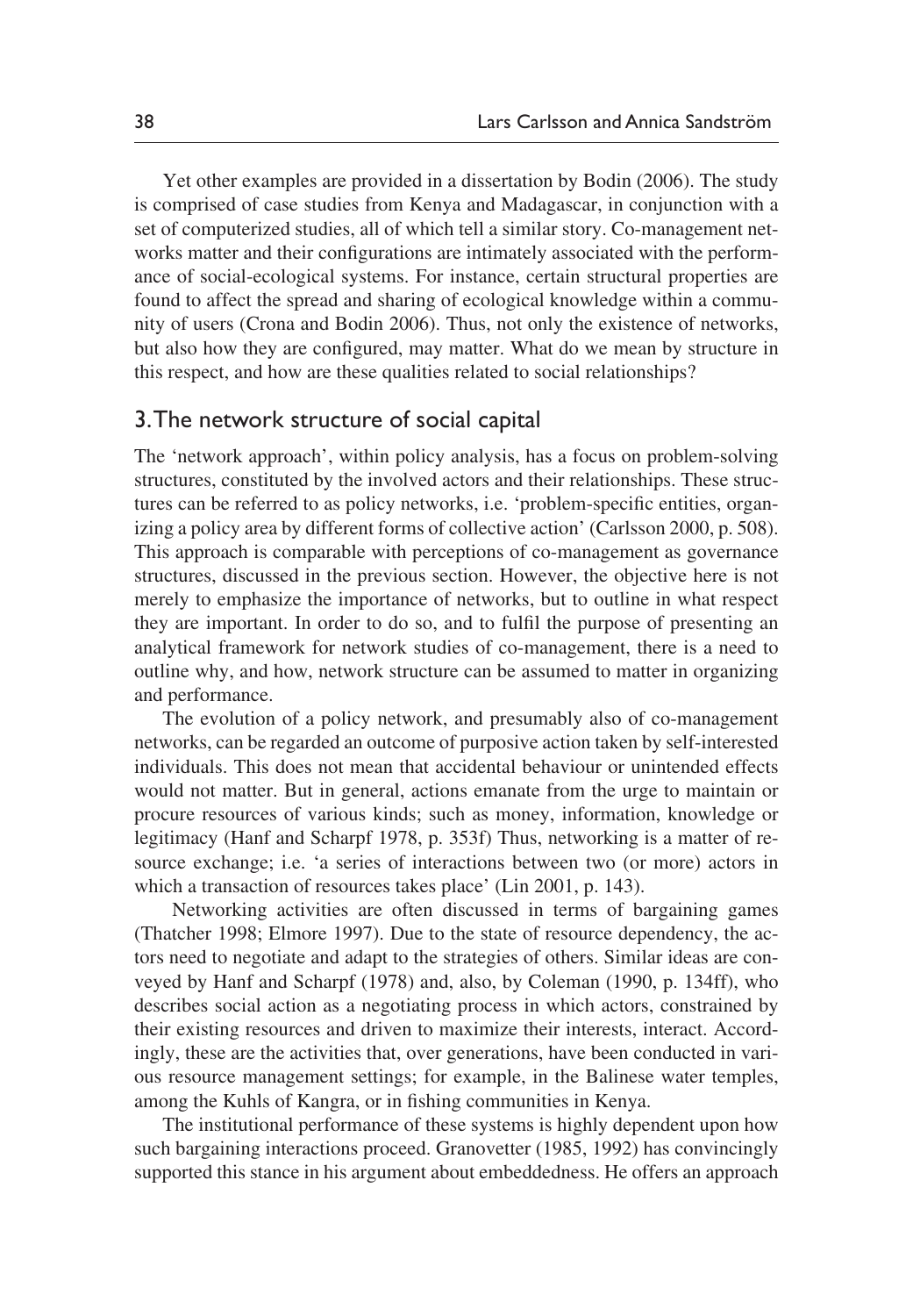to social phenomena, avoiding both the 'under and over-socialized' views represented by neo-classical economics and sociology, respectively. These two views have been criticized, partly because of their one-sided emphasis on either action or culture (structure), and partly because they share a 'conception of action as uninfluenced by people's existing social relations' (Granovetter 1992, p. 6). A proper analytic framework should instead combine elements of methodological individualism, assuming the bounded rationality of self-interested actors, by means of a structural approach, and acknowledging that all actions are socially situated. A network perspective responds to this requirement.

The ideas proposed by the new institutionalism are consistent with the arguments above, and contributes to the theoretical argument why networks would matter (Peters 1997; Bogason 2000; Koelbe 1995; Marsh and Smith 2000; Marsh and Smith 2001; Evans 2001; Raab 2001). Policy networks might, in fact, be perceived as 'organized entities that reflect specific types of institutional arrangements' (Carlsson 2000, p. 58). They possess potential capacities to form institutional norms and rules, all of which structure the behaviour of the participating individuals. With reference to the examples provided by Baker and Lansing, it can be noted that networks evolve differently in different contexts, because they are the result of purposeful action among actors who try to deal with circumstances that are embedded in a local context. The rise, substance and structure of these networks affect, and are affected by, the specific institutional arrangements that evolve in accordance to the given problem and specific context, which in turn result in various performance. Accordingly, the institutional capacities of policy networks, and the assumed effect that network structure has on this process, verify the relevance of an analytical framework explicating the relation between network structure and institutional performance.

Hence, network structure is assumed to affect institutional arrangements and the characteristics of the policy process. Within the interdisciplinary field of social network analysis, the relational properties of the social world have long been recognized (Scott 2000; Wasserman and Faust 1994). Social network analysis also offers valuable tools for mapping and analysing social structures. Proponents for social network theory state that information about the network structure, i.e. 'how the direct relations are combined or arranged in a network' (Friedkin 1981, p. 41), provides information about the underlying structure of more stable interactions (Mizruchi 1994). The structure is thought to impose both constraints and opportunities for action. 'The structure of relations among actors and the location of individual actors in the network have important behavioural, perceptual, and attitudinal consequences both for the individual units and for the system as a whole' (Knoke 1990, p. 9). The pattern of relations either enhances or restricts the process of resource allocation and influence performance. Accordingly, important information about social interaction can be revealed by the structural qualities of the networks and, therefore, network structure can be treated as important independent variables that explain performance and outcomes.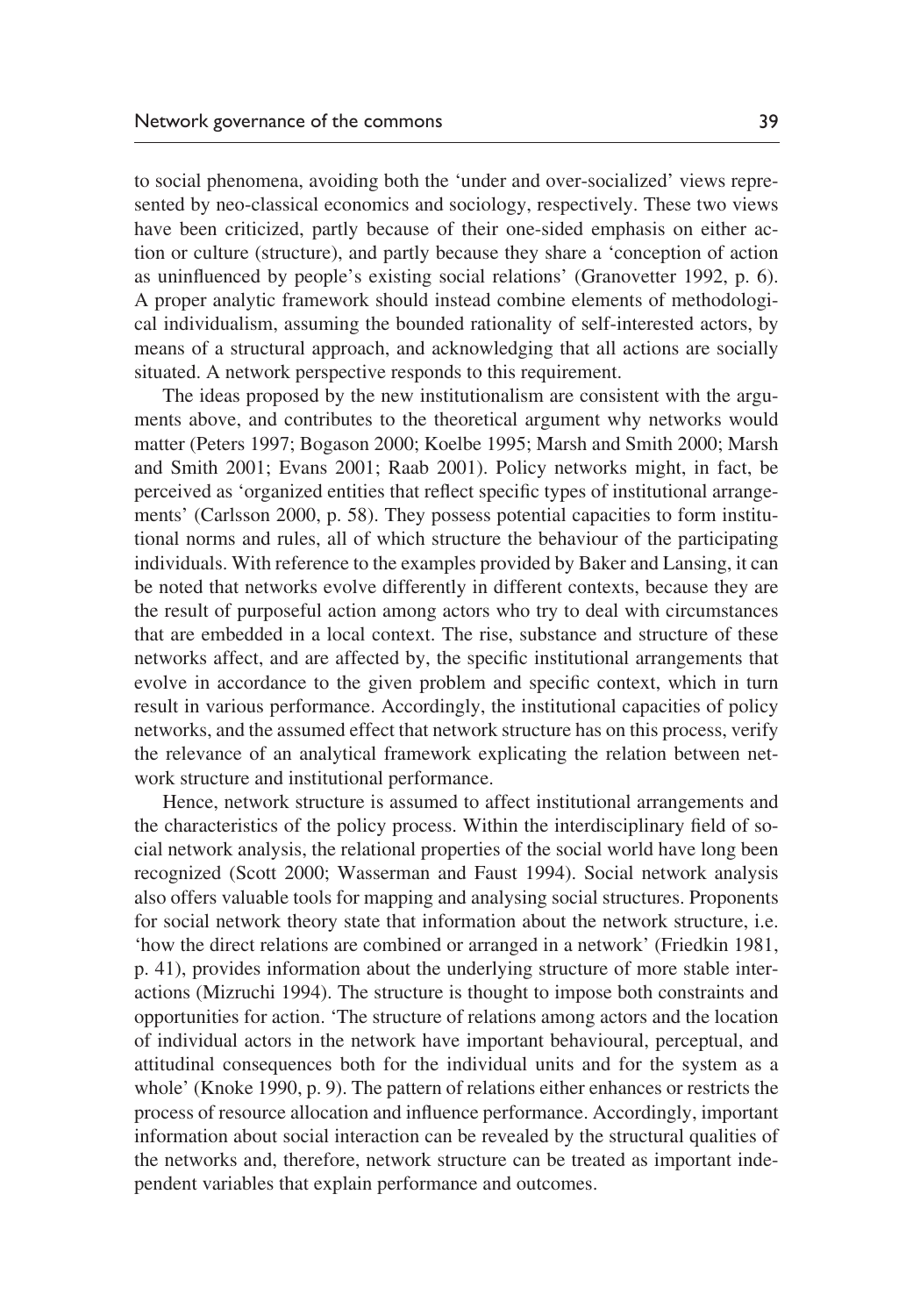### **3.1. Heterogenic and centrally integrated networks**

The stance that relational aspects affect resource allocation actually is the basic implication of the concepts of social capital. Social capital theory has many faces and the concept has been ascribed many meanings and has been applied to a wide range of social phenomena, on different analytical levels. In political science, social capital is associated foremost with Putnam's seminal work (1992; 2000). Through his work the ideas related to social capital also reached a wider audience.

While human capital is an individual asset, social capital is found in the relations connecting individuals (Coleman 1990, p. 304). In spite of the wide range of applications, there basically are two elements that unite all lines of research addressing social capital. First, social capital is perceived 'as a metaphor about advantage' (Burt 2000, p. 346f). Using the words of Coleman, 'social capital is productive, making possible the achievement of certain ends that would not be attainable in its absence' (Coleman 1990, p. 302). Second, this advantage is assumed to spring out of the social structure: 'People who do better are somehow better connected' (Burt 2000, p. 347).

Thus, the definitions of social capital encompass two main aspects, relationships (or networks) and resources. Different researchers have handled the two ingredients of social capital differently. For some researchers (Lin, Fu, and Hsung, in Lin et al. 2001) the embedded resources are emphasized. Others, for example Burt (2000, 1997), focus on the networking aspects of social capital, indicating that network structure is a key element when identifying social capital. It is assumed that certain network configurations provide better resources; and, in accordance with this, networks are perceived as indicators of social capital. This latter standpoint, focusing on the relational aspects of social capital, is compatible with the central argument of this paper.

Burt (2000) has published extensive work compiling empirical studies, from various disciplines, that explicitly adopt a network approach on social capital. He identifies tremendous variety, but he has also noted that there primarily are two divergent ideas about the assumed relationship between network structure and social capital, namely the concepts of network closure and structural holes.

The *first*, network closure, is associated with Coleman's notion that well-connected networks foster social capital. It is assumed that these networks enhance communication, favour collaboration and restrain opportunistic behaviour (Coleman 1990, p. 306ff; Burt 2000, 351f; Lin 2001, p. 27). Accordingly, networks with many and strong connections in between, either directly or indirectly, are considered rich in social capital. Related to social network analysis, network closure might be indicated by two social network measures, namely the degree of density and centralization, respectively (Burt 2000, p. 373ff). Density is calculated by dividing the actual number of connections present within a network with the maximum number of connections possible (Scott 2000, p. 71). The degree of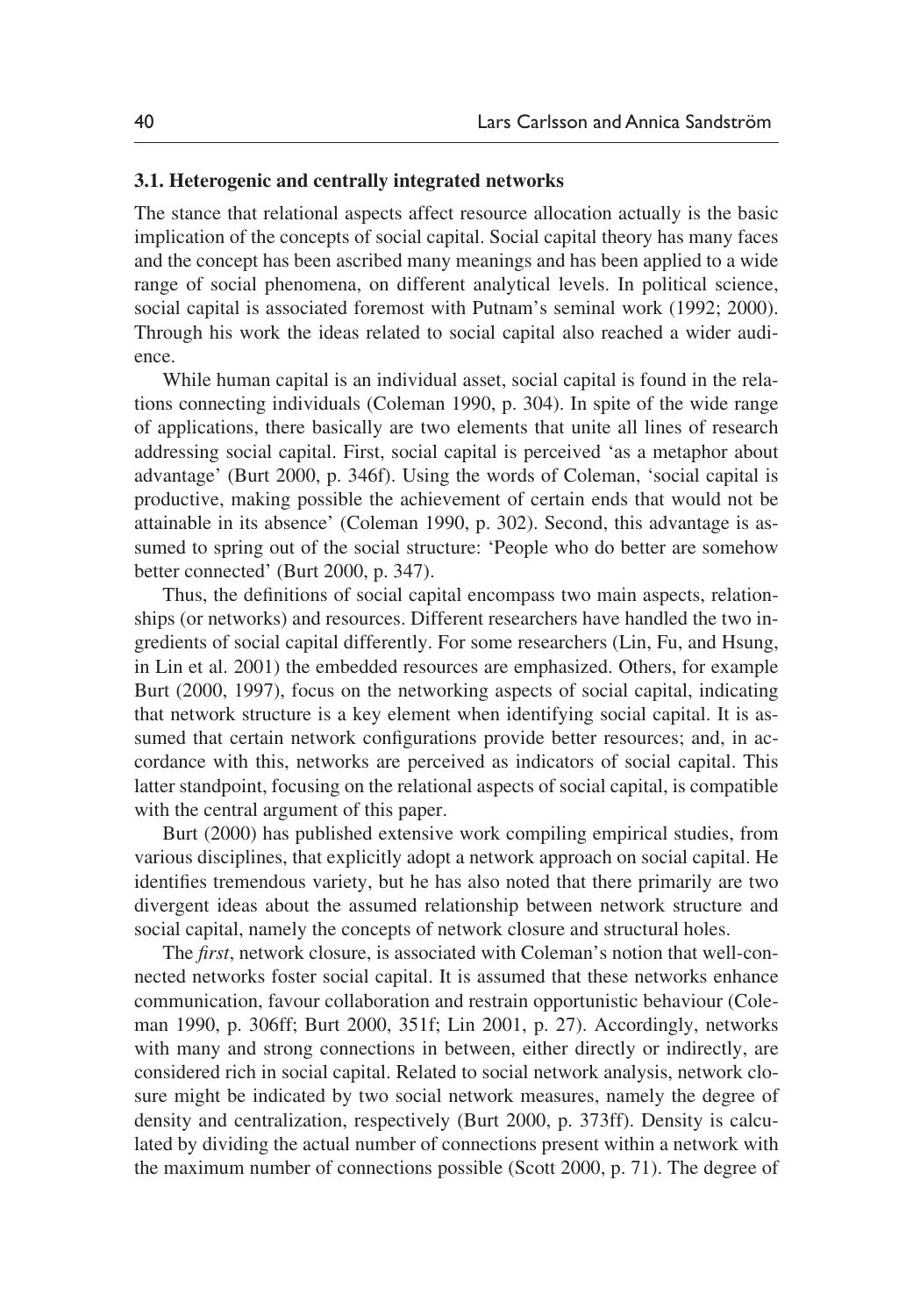centralization measure to what extent these interactions are centralized, i.e. how hierarchical the structure is (Scott 2000, p. 89ff; Wasserman and Faust 1994). The higher levels of density and centralization (later also referred to as centralized integration) the higher level of closure is assumed. However, as already mentioned, the literature shows a variety of different ways to measure the network property empirically. Since the purpose of this paper is essentially conceptual, the validity of different empirical measures will not be discussed any further.

Whereas the closure argument draws attention to the significance of accurate information channels within a group, the second, the structural hole argument, is more concerned with the importance of information diffusion between actors and between different sets of actors. These ideas can be ascribed to Burt, but truly draw on previous work; for example, Granovetter's (1973) often-quoted article *The Strengths of Weak Ties*. A structural hole is defined as the absence of connections within a network, or the presence of weaker connections. Individuals who are able to bridge such holes in the social structure are assumed to gain strategic advantages because they gain access to new and more diversified sets of information. Networks that are comprised of such individuals are considered rich in social capital, rich in opportunities and therefore, better performing. Burt labels them 'entrepreneurial networks' (Burt in Lin et al. 2001, p. 36). On the same theme, Lin (2001, p. 47ff) states that heterophilous interactions (i.e., exchange among actors with dissimilar resources) require greater effort, but also yield higher returns for the investors. Recall the earlier comment that transaction costs might be high at the initiation of a co-management arrangement, but are found to decrease over time.

The ideas underpinning the closure and structural hole arguments are, in a way, contradictory. However, Burt suggests a synthesis of the two. 'While brokerage across structural holes seems to be the source of added value, closure can be critical to realizing the value buried in the structural hole' (Burt 2000, p. 398). This view can be better understood by separating the local structure (i.e., the ingroup relations) from the global structure (i.e., how the network is connected to other network constellations). In short, a network rich in social capital span many global structural holes, thereby reaching out to many diversified network constellations. At the same time, it has a local structure that is closely interconnected, facilitating the achievement of collective action. Thus, the two network features enforce one another in the process of resource allocation.

Depending upon the analytical unit in focus, structural holes can be identified by the use of various social network analysis measures. When it comes to policy networks, it might be hard to capture the weak ties that reach out to other network constellations, since almost by definition such networks consist of stronger ties, i.e., repeated and stable interaction. To overcome this problem, the diversity of actors, i.e. network heterogeneity, has successfully been used as an empirical measure and a proxy for the existence of linkages to other network constellations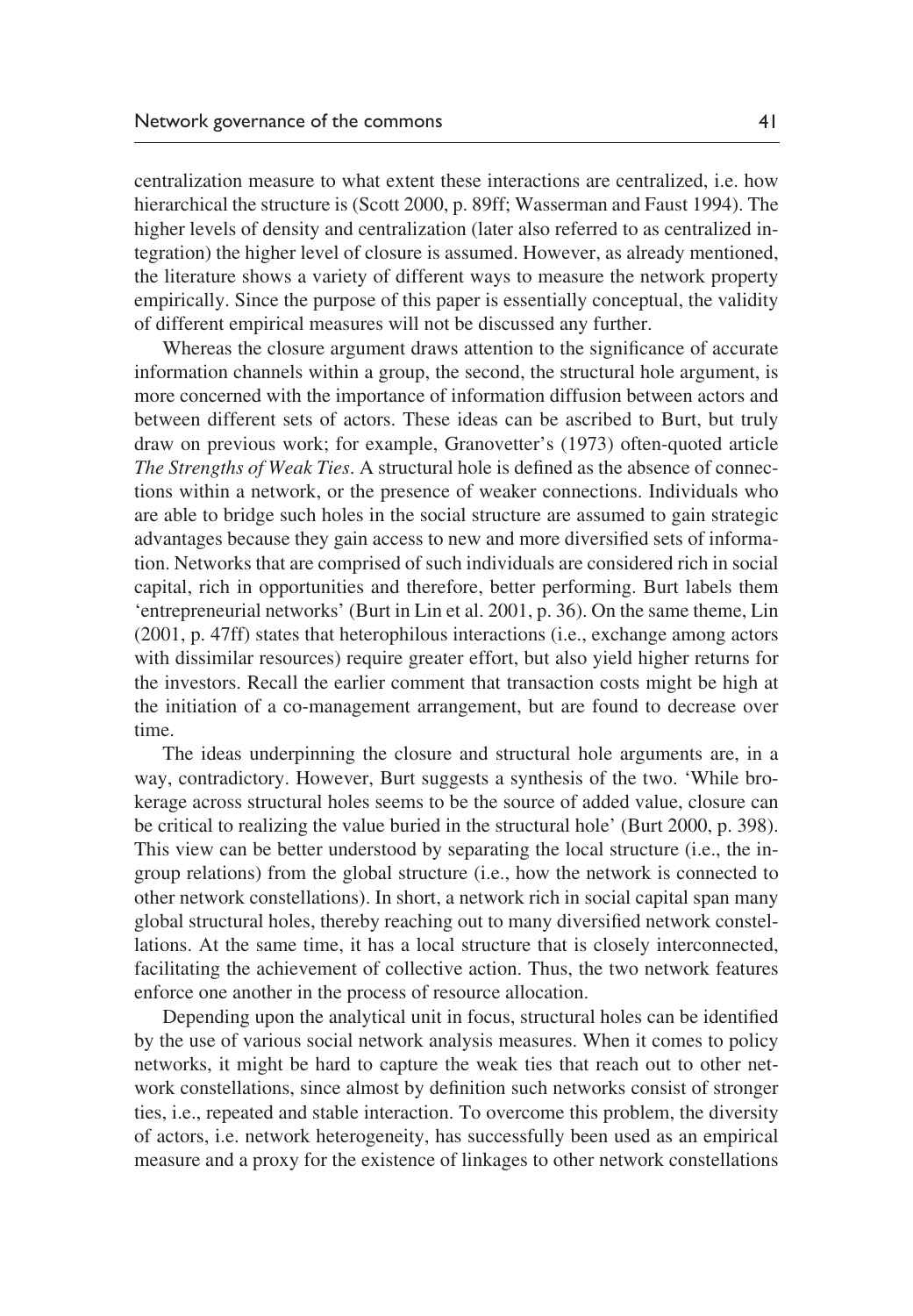(Reagans and Zuckerman 2001; Sandström 2004). The discussion about heterogeneity and homogeneity among resource users is of course more complex and might as well be understood as attributes of a community. In this article however, network heterogeneity refers to the 'diversity of actors' but the measure is assumed to reflect disparity in a more qualitative sense, e.g., that actors have different resources, values and backgrounds. Therefore, attribute data about involved actors can be used as indicators of heterogeneity; the more heterogeneous set of actors, the more the network is assumed to span, or bridge, global structural holes.

In his important study, Krishna (2002) tried to trace the roots of social capital, investigating economic development in 69 Indian villages. The study supports the idea that management systems, fostering development, likely benefit from heterogeneity, in the sense that the involvement of different types of actors makes it more possible for the system to access resources outside the local context. Thus, a dense and homogenous network alone is not accountable for performance, while bridging is a way of realizing its 'propensity for collective action' (Krishna 2002, p. 70).

Krishna's observations about the importance of network structure of social capital have been verified by other researchers as well, also among those who have been using social network analysis. For example, Provan and Milward's (1995) study on implementation structures in community health systems in the US showed that centrally-integrated networks (in-group closure) were more efficient. Reagan's and Zuckerman's (2001) study of the performance of R & D teams, on the other hand, confirmed the idea proposed by Krishna, namely the importance of network diversity; i.e. constellations that span holes in the global structure. Other scholars have argued that the task to be performed, e.g., its complexity, affects the way structure affects performance. There are many studies, ranging back to the Bavelas-Leavitt experiments in the late 40's and 50's, that confirms this, for example that the positive effects of centralization decrease as the level of complexity increase (Borgatti 1997; Brown and Miller 2000).

While bringing this section to a conclusion it should be emphasized that network structure also can be related to various functions in the very process of organizing. In a comparative case study of implementation networks within the sector of higher education the hypothesis about the relation between heterogeneity, closure and performance, brought forward by Burt was confirmed (Sandström 2004). With a bottom-up approach networks were mapped inductively and analyzed regarding their structural qualities, organizing capacities and performance. Drawing upon previous implementation research (Carlsson 1996; Hjern and Porter 1997; Hull and Hjern 1987) the question about what closure really enables and why bridging matters was addressed. As became obvious in the study, organization success is likely to be dependent on the performance of different socalled 'organizing functions', namely, problem-definition, resource mobilization,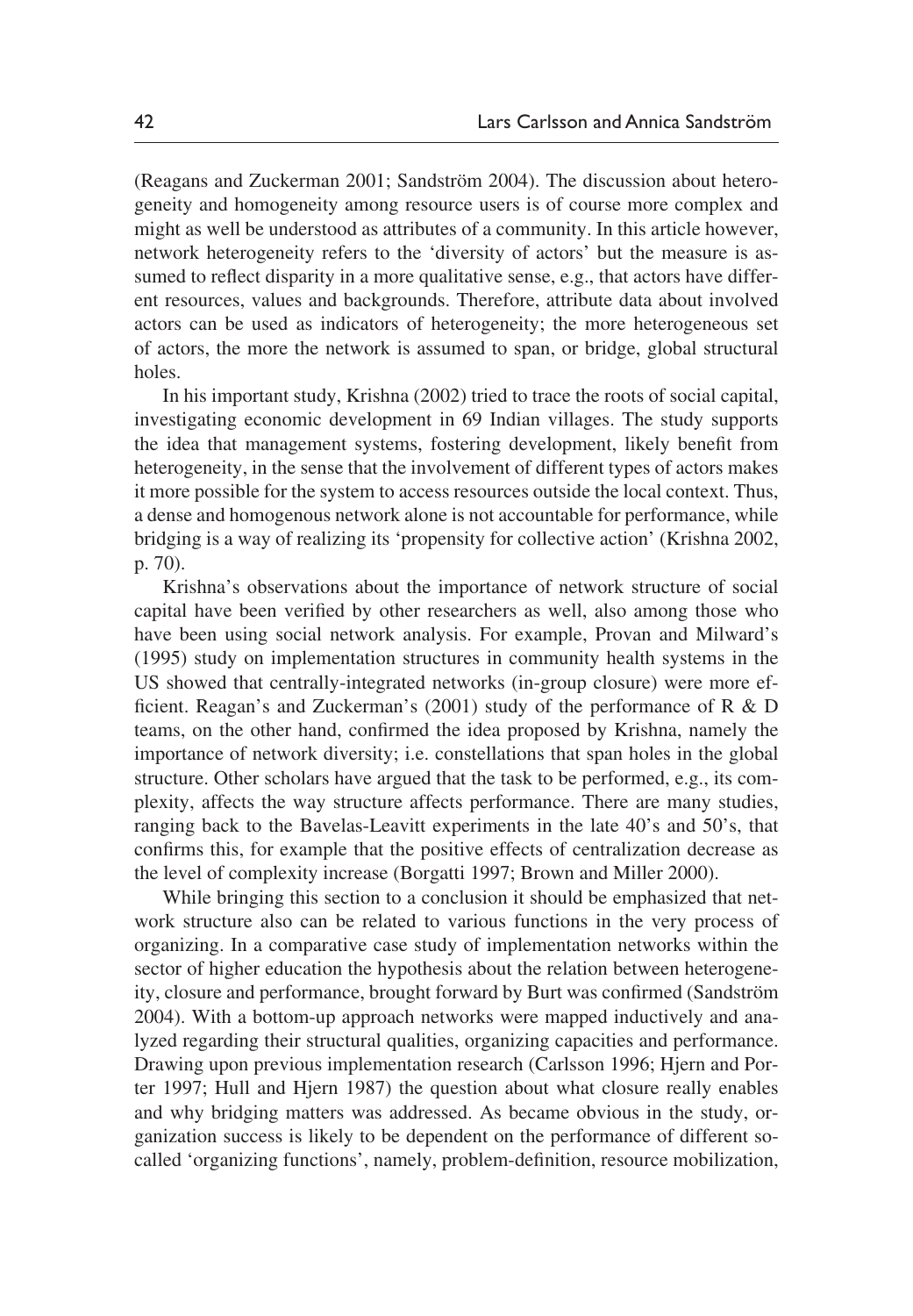prioritizing and evaluation, and the coordination of these. Presumably, all types of organization, the management of natural resources included, require that involved actors agree as to what the 'problem' to be addressed is. Given that numerous alternative ways of solving a specific problem exist, prioritizing is essential. In order to devise solutions to identified problems or challenges, resources are needed and must be mobilized. Also, the mobilization of resources is an intricate activity that must be organized, and part of this organization is dependent upon some internal perceptions of performance; i.e., evaluation or follow-up. Sandström (2004) suggests that the function of prioritizing, so vital for the process of organizing to proceed, is facilitated within centrally-integrated networks. On the other hand, the function of resource mobilization is facilitated within heterogenic networks that span global structural holes.

As already mentioned, attempts to apply the ideas and tools of social network analysis to study natural resource management systems have been rare. However, without explicitly discussing the logic of organizing or the structure of co-management, Bodin's (2006) findings support most of the arguments above. Bodin and his colleagues have conducted a set of studies that aimed to apply 'a network perspective on ecosystems, societies, and natural resources management.' Bodin concludes that the level of network density might bring disparate consequences for a system. On the one hand, it may enhance resilience and the adaptive capacity of a system since it reduces vulnerability and facilitate the exchange process. On the other hand, too high density might in fact 'contribute to a homogenization of the system […] which would reduce the systems ability to cope with changes, disturbances and surprises…' (Bodin 2006, p. 26).

This article is not about social networks in general but about network governance of natural resources. In the subsequent section, the theoretical work and empirical observations that have been discussed so far will be applied to the phenomenon of co-management. What kind of structural features are likely to facilitate well-performing co-management systems?

# 4. The structural features of co-management systems

Co-management is assumed to facilitate task allocation and resource exchange. It may reduce transaction costs and risk, and, finally promote the evolvement of mechanisms for conflicts resolution. In this section these functions will be related to the different network qualities viz. heterogeneity, density and centralization. What would a well-performing co-management network look like? But, before answering this question one might ask how a real-life co-management network might be configured.

Figure 1 depicts how a community of resource users is connected to a multitude of actors outside the organizational boundary of the community itself. The State and its various units are illustrated at right in the figure. In the centre, one finds the community and management tasks (A–F) that presumably must be con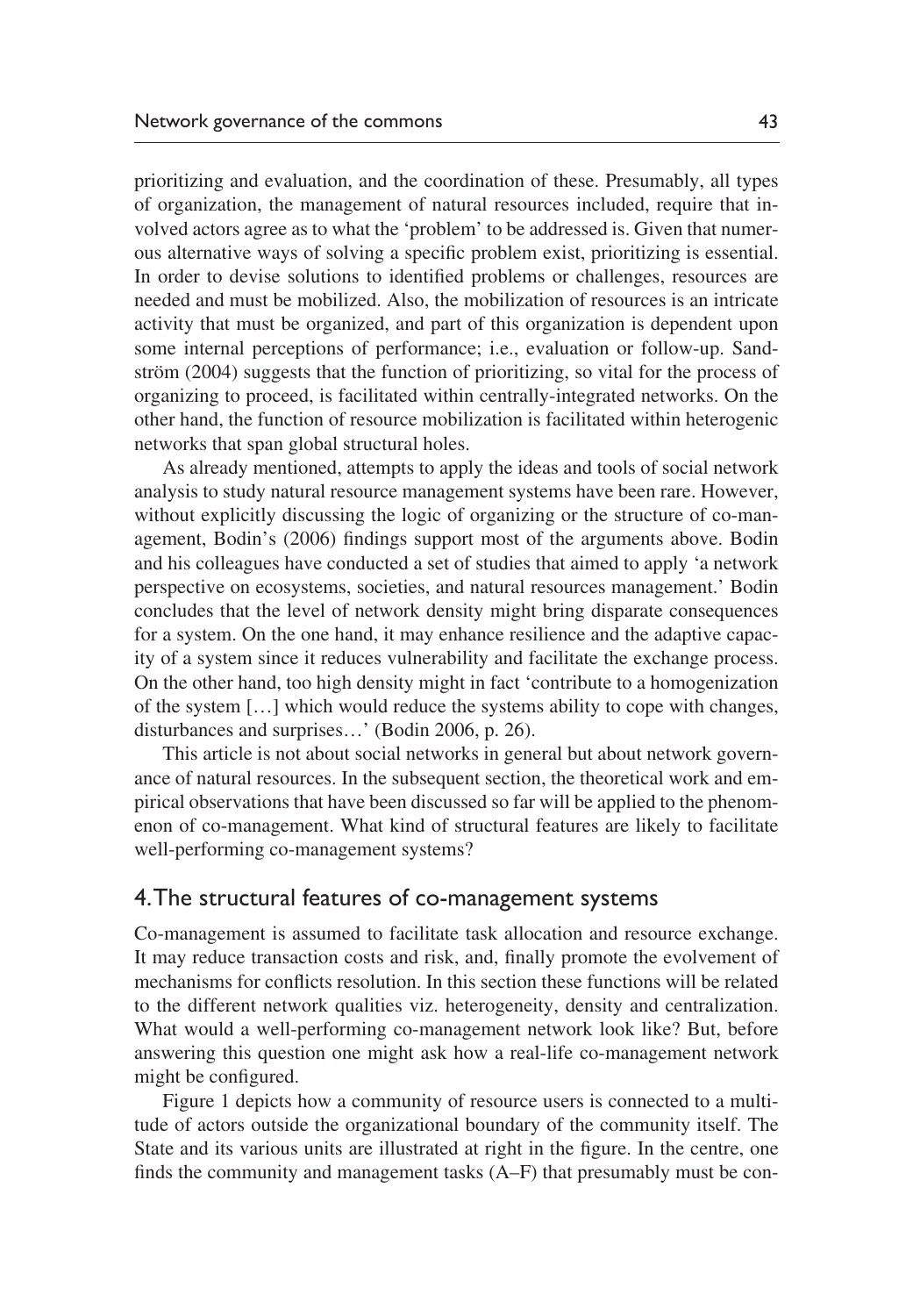ducted. As can be seen, the web of relationships is fairly rich and spans over organisational boundaries, even to other geographical areas. It also should be apparent that the traditional divide between what is regarded as private and public is blurred (cf. Geisler and Daneker 2000). Obviously, the network spans a number of global structural holes, thus indicating a certain degree of heterogeneity.



*Figure 1: Example of a co-management network. The figure is based on the pattern of collaboration that has been elucidated within the community-managed forests in Sweden (Source: Carlsson 2003; Carlsson and Berkes 2005).* 

Network heterogeneity has in various studies been proven related to the function of resource mobilization and performance, in terms of innovation (Reagan and Zuckerman 2001; Sandström 2004; Bodin and Norberg 2005). The literature on the importance of cross-scale linkages can be perceived as elaborate support of the benefits of heterogenic networks, and arrangements that integrate actors from different sectors and different levels of society. Applied to the discussion about well-performing co-management systems, the hypothesis would be that heterogenic networks facilitate a system's ability to access and exchange resources. Therefore, it could be proposed that well-performing co-management systems are heterogenic networks that have a tendency to cross organizational boundaries. Whether the network in Figure 1 is regarded to be dense, whether some actors have a more central position, or whether some relationships are stronger than others cannot be determined from Figure 1.

Figure 2 illustrates how input data for social networks normally are represented, in particular as a matrix of relationships. For the purpose of the discussion, Figure 2 is a so-called un-weighted matrix, only indicating the existence of a particular relationship, not, for instance, their content or strengths.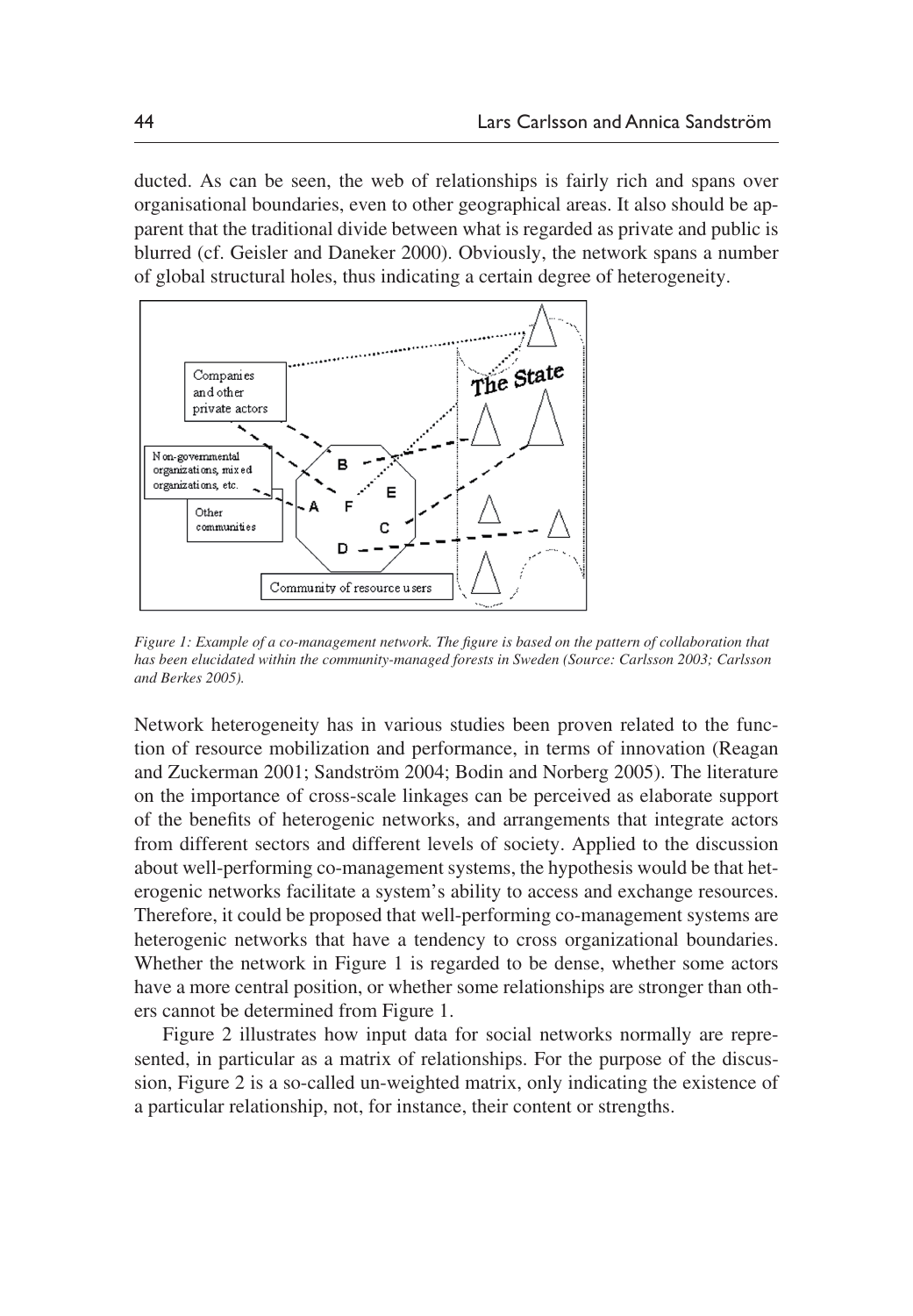|             | Actor 1 | Actor 2 | Actor 3 | Actor 4 | Actor 5 |
|-------------|---------|---------|---------|---------|---------|
| Community A |         |         |         |         |         |
| Community B |         |         |         |         |         |
| Community C |         |         |         |         |         |
| Community D |         |         |         |         |         |
| Community E |         |         |         |         |         |

*Figure 2: Example of a matrix of relationships among five communities and six external actors.* 

As illustrated in Figure 2, five different communities have some kind of relationship with five external actors. These actors might be NGOs, state authorities, public foundations, scientific organizations, companies. For example, Community A has relationships with Actors #1, 3 and 4; while Community C has a relationship with Actor #5 only. If Figure 2 would have been filled with many 'dots', and if the relationships would have exhibited significant strength (e.g. strong and repeated interactions), we would conclude that the network in question is densely connected. Further, if one actor could be distinguished as being significantly more connected than others, the network would be characterized as centralized (and with a high level of in-group closure). Here, however, our mission is to discuss the logic of heterogeneity and, for this purpose, it can be assumed that the relationships represent management agreements; for example, that Actor #5 performs monitoring tasks on behalf of Community C, while Actor #2 serves three different communities, and so forth. Given that the external actors represent different groups, levels of competence, skills, and interests, this network definitely spans a number of structural holes. And, in the best of all worlds, these differences will increase the quality of management. This type of heterogeneity can be understood as first-order heterogeneity, but there also is something that we can call secondorder heterogeneity, which is traceable in Figure 2.

Following the methods of social network analysis, it is possible to generate two more matrices from the information provided in Figure 2. Thus, it can be concluded that Actors #1, 3 and 4 are connected, because they serve the same community. Consequently, it is possible to conclude that Community A has 'created' a network among external actors that are not elsewhere connected! The same logic can be applied to the communities; for example, Communities B, D and E can be said to be connected, because they share the benefits of having access to the same competence (actor).

The empirical reality behind these stylized relationships is easy to comprehend. For example, it is likely that NGOs or academic units that serve the same village have reasons to meet, discuss, and compare their experiences. The same goes for communities that utilize services from the same external actors. This type of 'indirect coordination' (c.f. Lindblom 1965) has not been elaborated in co-management research, something that social network analysis enables. Here,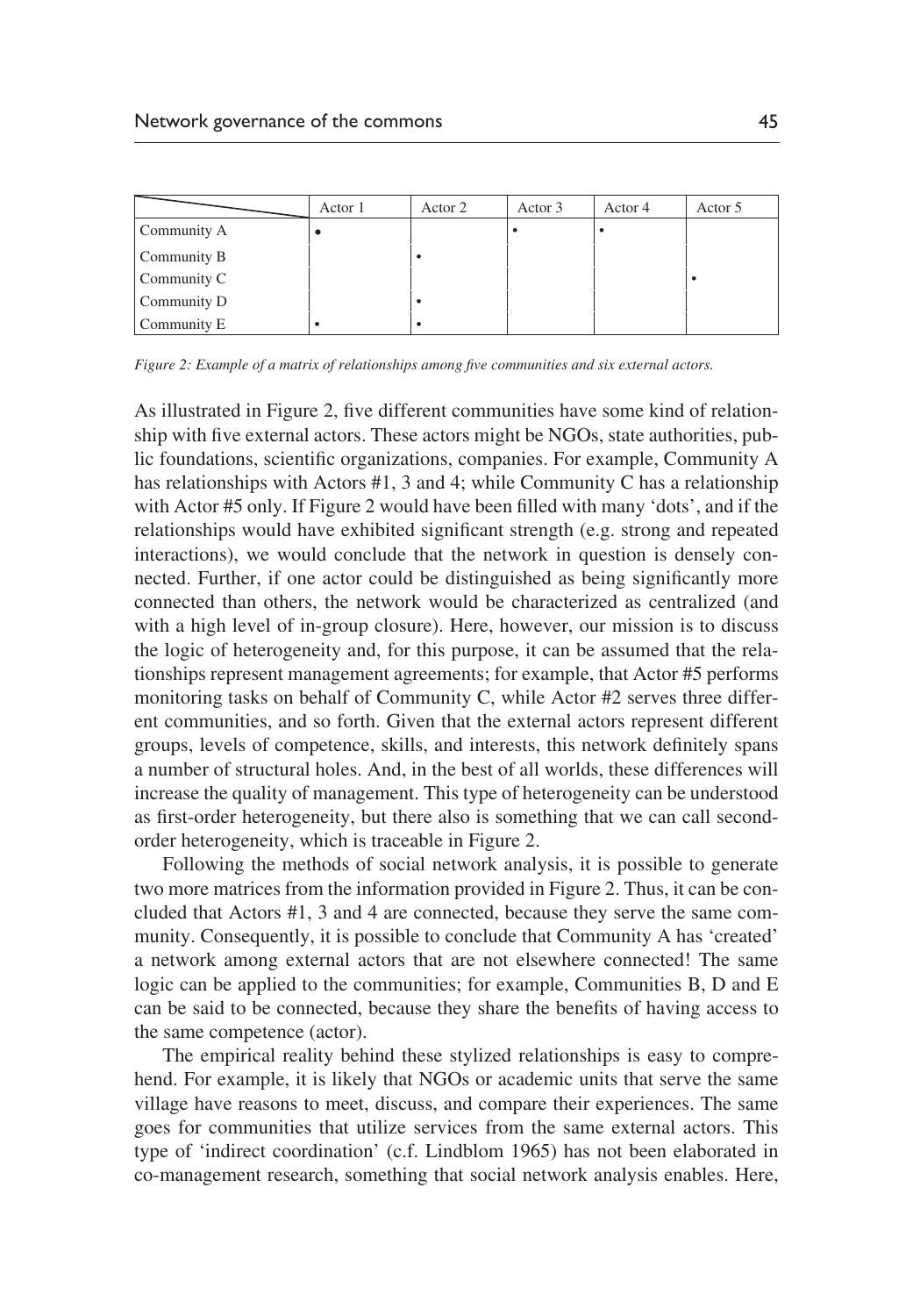we call this phenomenon second-order heterogeneity, because it is to be regarded as a by-product of management systems that have a multi-actor character.

 How are these observations about heterogeneity related to the other salient feature of networks, viz. density and centralization? We have learnt that network integration is related to the ability to achieve collective action (Coleman 1990). Integration also is connected to the earlier-mentioned organizing functions of prioritizing and effectiveness (Provan and Milward 1995; Sandström 2004). Applied to co-management, the hypothesis would be that this network feature affects the internal activity within the network, in a way that reduces transaction costs and fosters a system's ability to make decisions and solve conflicts between different stakeholders. Thus, the hypothesis would be that well-performing co-management systems are comprised of networks characterized by a heterogeneous set of actors and that they, at the same time, are centrally and densely integrated. In Figure 3, the hypotheses generated in this paper are summarized.

|                             | <b>Network Density and</b><br>High<br>Low<br><b>Centralization</b>                                                                                                                                                                                    |                                                                                                                                                                                                                                                                                            |  |
|-----------------------------|-------------------------------------------------------------------------------------------------------------------------------------------------------------------------------------------------------------------------------------------------------|--------------------------------------------------------------------------------------------------------------------------------------------------------------------------------------------------------------------------------------------------------------------------------------------|--|
| High<br><b>Network</b>      | In these kinds of networks, access<br>to, and exchange of, resources are<br>improved. However, high transaction<br>costs and difficulties in making<br>priorities and managing conflicts<br>between different interests hamper<br>the policy process. | High levels of heterogeneity promote<br>the access and exchange of<br>resources. At the same time, high<br>levels of density and centralization<br>improves the internal decision<br>making process by lowering<br>transaction costs and fostering good<br>conflict resolution mechanisms. |  |
| <b>Heterogeneity</b><br>Low | This kind of network suffers from<br>scarce resources and has obvious<br>difficulties in establishing collective<br>action.                                                                                                                           | The ability to make decisions and<br>solve conflicts at low transaction<br>costs is possible within this network.<br>However, the process of resource<br>mobilization is insufficient, which<br>affects the ability to find innovative<br>solutions.                                       |  |

*Figure 3: The relation between network structure and qualities of co-management systems.*

Resilience is a key concept in the discussion about sustainable natural resources management. Paradoxically, a management system needs both to resist losing its structure and to react and adapt to disturbances in the external environment.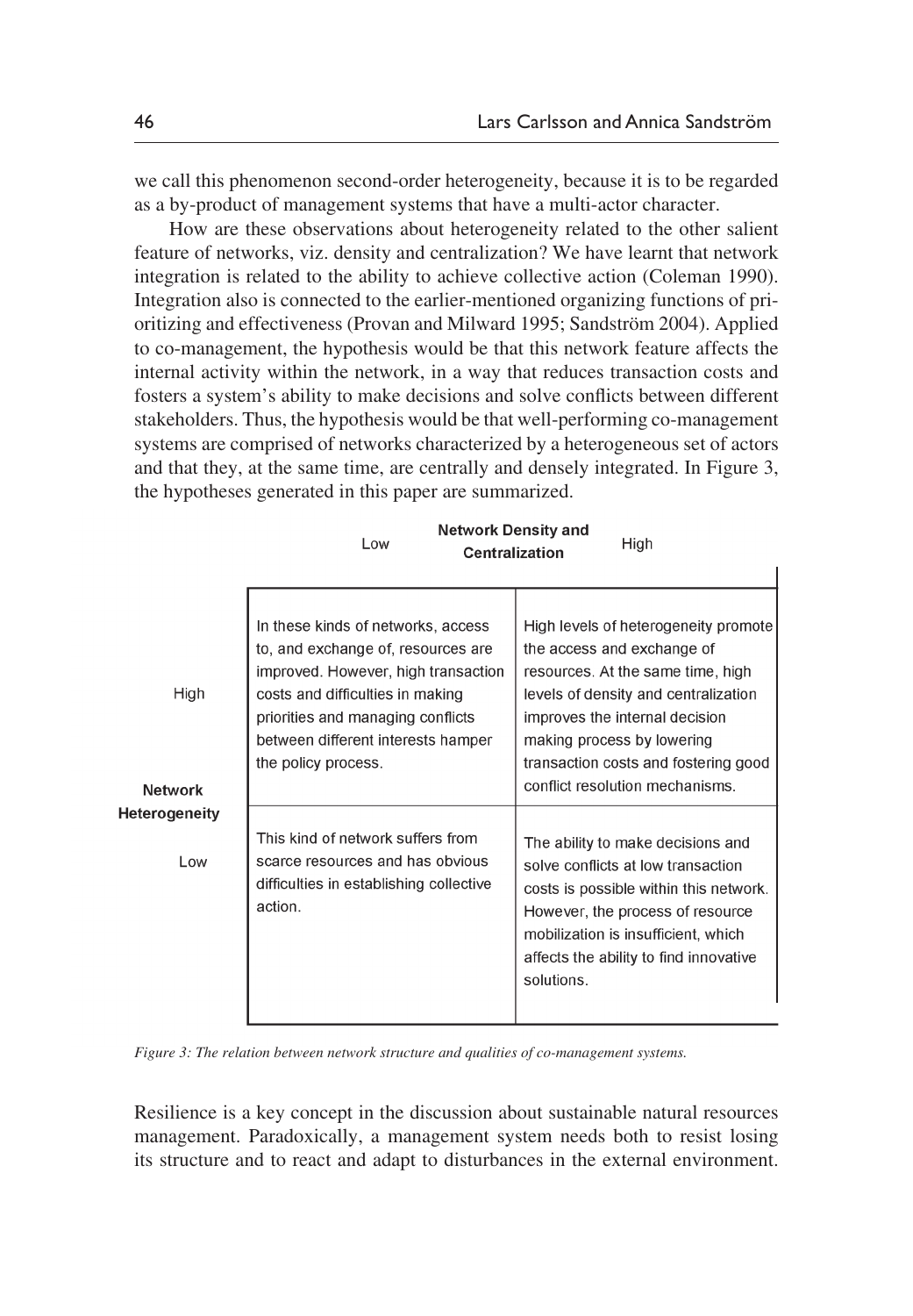Bodin and Norberg (2005) concluded that 'too much connectivity and too little autonomy among management units reduces variation in knowledge, which is crucial in managing complex systems' (p. 188). If co-management systems are too dense; they are more vulnerable to external stress and less innovative. Crossscale networks, with a heterogeneous set of actors, thus are less vulnerable to negative disturbances. They are more likely to possess the proper resources, like for example, ecological knowledge, to know when to react and adapt. On the other hand, if they are too heterogeneous, and less integrated, it is more difficult to prioritize and make joint decisions. The more closely connected a group of actors is the more stable the network will be. Additionally, in order to react and to achieve institutional change, a high level of integration is necessary. Thus, resilience obviously is highly affected by both structural properties.

Applied to, for example, fish resource management one would conjecture that co-management networks, situated in the right column in Figure 3, with a lot of communication channels between different stakeholders, and with a clear coordinating actor, are more efficient in the sense of taking necessary decisions. This type of management also is likely to promote the development of appropriate conflict resolution mechanisms. In other words, there is a functioning arena where rules-in-use regulating the provision and appropriation of the resource could be developed and maintained. At the same time, resilience is likely to be improved if a variety of different stakeholders are represented in the decision making structure. For example, the input from scientific expertise may contribute systematic observations and information about relevant research. The involvement of local users, on the other hand, will provide the process with local ecological knowledge and ensure the legitimacy of the decisions made. In this type of co-management, linkages connecting local, regional and/or central government authorities are presumably established. These cross-scale linkages, improve the quality of the process.

To test the validity of this description, a research agenda, enabling these kinds of empirical studies, using social network analysis, is encouraged. While there is a need for more empirical investigations, there are also a number of theoretical issues to consider. For example, how is network size related to performance? What kinds of boundaries are important to bridge? Does network centralization affect innovativeness? How densely connected should an effective network be? The issue concerning a trade-off between heterogeneity and integration has previously been addressed by for example Bodin, Crona and Ernstson (2000). This challenge is conceptualized in Figure 4.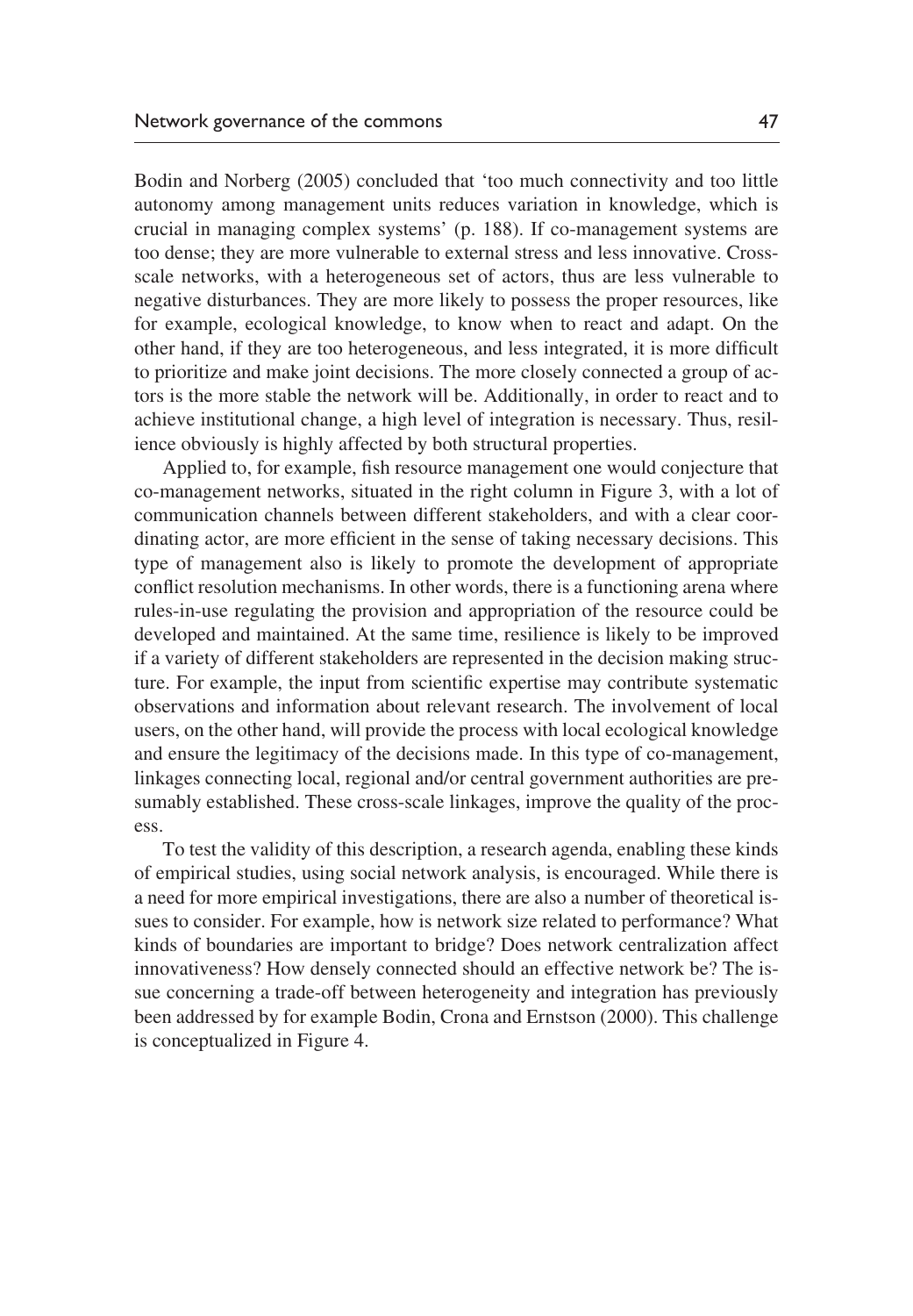

*Figure 4: Trade-off between density and heterogeneity in co-management systems.*

Presumably, all co-management networks can be described in terms of a mixture, and a trade-off, between heterogeneity and density. Thus, system a-c, in Figure 4, is characterized by a high level of heterogeneity and a low level of density, whereas system b-d has the opposite qualities. Whether there is any 'best' mixture in this regard really is unknown. Intuitively, one might think that increasing one of the features automatically would reduce the other; but, to our knowledge, this has not yet been demonstrated empirically. It may be that we must accept the indicated 'seesaw principle'; the only remaining alternative is to shift the line to the right in Figure 4. How might this be done in real-world settings?

## 5. Conclusion

If the assumed relationship between structure and performance is taken seriously, obvious questions would be: How should such networks be established? And, conversely, do they just evolve? From a state-centred perspective on governance, the role of the state in establishing such networks is especially interesting to acknowledge. Is it possible for the state to affect the establishment of these successful networks; and, if so, how? How public actors may apply a network perspective, as a means to improve policy making, has been discussed thoroughly by Kickert, Klijn, and Koppenjan (1999). They argue that, due to a unique possession of resources (such as legislation power, budgets, personnel, access to mass media, and democratic legitimacy), governmental actors have considerable power to affect governance processes. An empirical analysis by Schneider et al. (2003) shows how a federal policy program, such as the National Estuary Program, can have a direct effect on the establishment of boundary-spanning policy networks. These findings indicate that government might, in fact, facilitate the establishment of certain network constellations. The challenge for the state is how to adapt to this new role of being a partner that tries to find ways of influencing the existing governance structures or fostering the creation of new ones.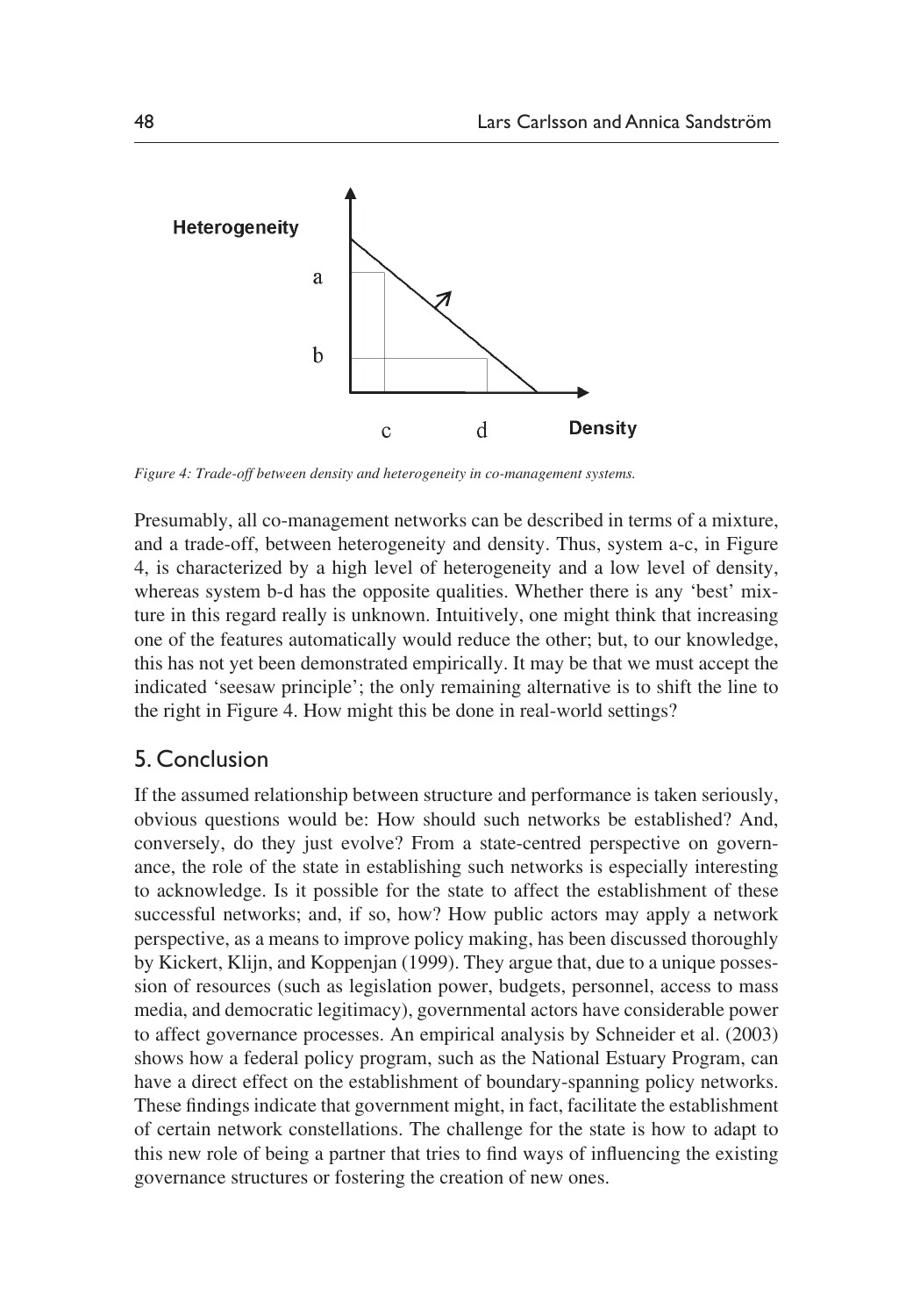Thus, adopting a network perspective on governance does not necessary eliminate involvement of the state. As a matter of fact, the state, or the different 'faces' of the state, might be important actors in the policy process. This is also discussed in the previously-mentioned work by Baker (2005) and, following his approach, one can conclude that the actual relevance of particular actors, such as the State, needs to be subjected to empirical investigation and not taken for granted. Further, the adoption of a network perspective on co-management does not mean that the power within governance structures is equally distributed. A common misconception about networks is the assumption of a non-hierarchical structure. In many publications, the non-hierarchical quality of policy networks has been emphasized. However, in most of these publications, the objective has been to contrast the entities with formal political-administrative hierarchy, not to discuss their structural features.

In fact, policy networks often are hierarchical due to the asymmetric state of resource dependency, but this power distribution does not necessary reflect the formal hierarchy. Actors, resources, and power distribution are subjected to constant change within social networks. Therefore, it is important to regard co-management networks as evolving institutional arrangements, and not as fixed entities that can be inherited, like State hierarchies. Thus, in order to better understand contemporary systems for natural resources management, the dynamic of network evolvement and the relationship between structure and performance during different time phases (fulfilling different functions) must be addressed.

The aim of this article has been to provide an analytical framework for network study of co-management of natural resources. We have argued that the qualities of a well-performing system will be facilitated by certain network properties, particularly network heterogeneity and centralized integration. Accordingly, comanagement networks that are heterogeneous, involving a diversity of actors, and that are centrally and densely-connected, are assumed to perform better than those not having these qualities.

We believe that applying a network perspective opens up a wide range of opportunities, which makes it possible to identify a number of important questions that need to be answered. By acknowledging the discussed structures as systems of governance, valuable knowledge about how to govern the commons might be achieved. In order to learn more about this, the structural effect of co-management networks governing the commons should thus be a concern for further empirical investigations. Studies examining the structural properties of successful and lesssuccessful management systems would provide valuable knowledge regarding how structure affects performance. More case studies on natural resource management, comparing systems with divergent outcomes, potentially would be invaluable in developing theories regarding network structure of social capital and its implication for co-management.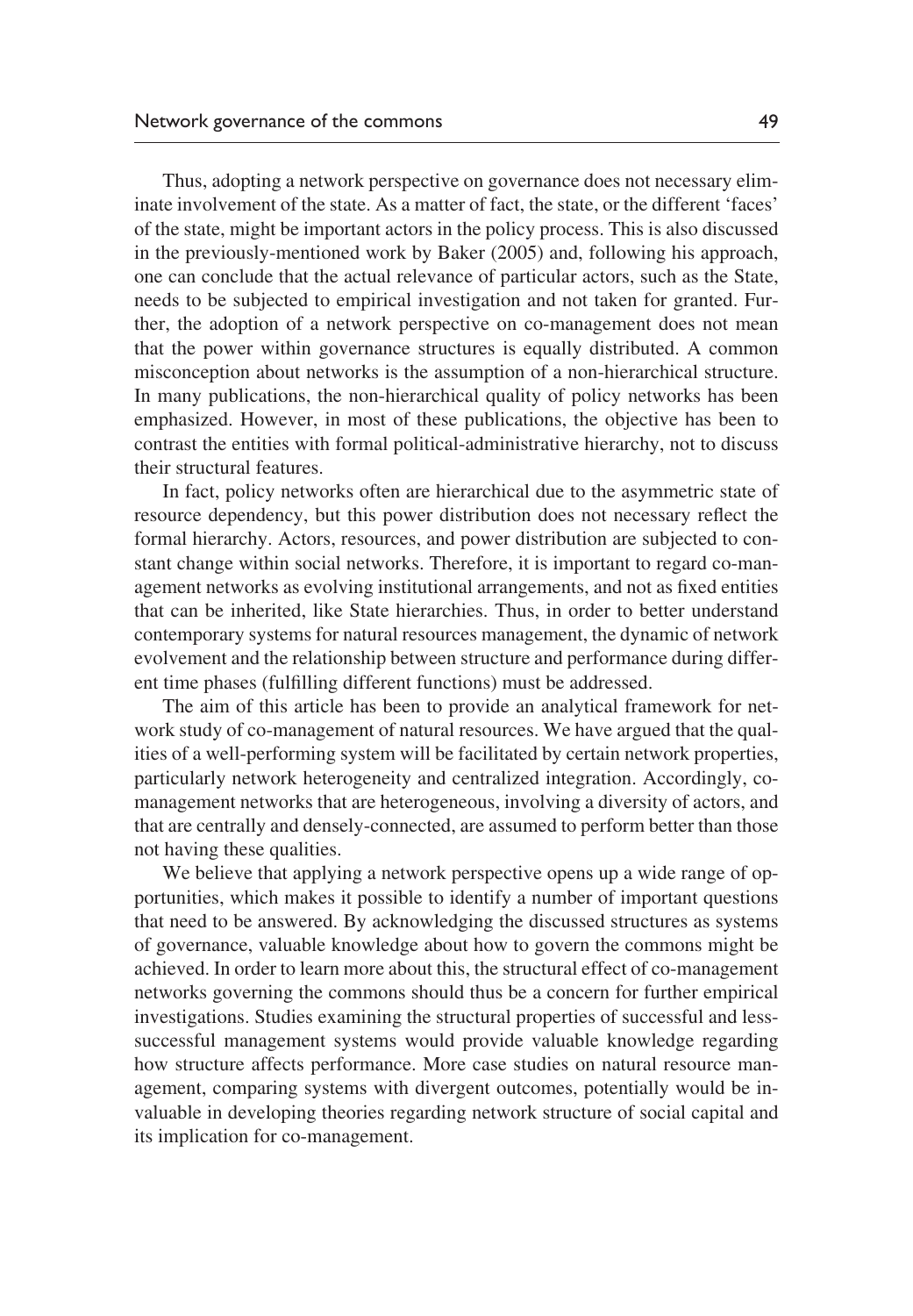## Literature cited

- Berkes, F. and C. Folke, eds. 1998. *Linking Social and Ecological Systems, Management Practices and Social Mechanisms for Building Resilience.* Cambridge: Cambridge University Press.
- Berkes, F., J. Colding, and C. Folke, eds. 2003. *Navigating Social-Ecological Systems, Building Resilience for Complexity and Change*. Cambridge: Cambridge University Press.
- Berkes, F. 2002. Cross-Scale Institutional Linkages: Perspective from the Bottom Up. *In The Drama of the Commons,* eds. E. Ostrom, T. Dietz, N. Dolšak, P. C. Stern, S. Stonich, and E.U. Weber, 293-321. Washington, DC: National Academy Press.
- Baker, J.M. 2005. *The Kuhls of Kangra, Community-Managed Irrigation in the Western Himalaya*. Seattle: University of Washington Press.
- Bodin, Ö and J. Norberg. 2005. Information Network Topologies for Enhanced Local Adaptive Management. *Environmental Management* 35(2):175–193.
- Bodin, Ö. 2006. *A Network Perspective on Ecosystems, Societies, and Natural Resource Management.* Stockholm: Department of Systems Ecology, Stockholm University.
- Bodin, Ö., B. Crona, and H. Ernstson. 2006. Social Networks in Natural Resource Management: What Is There to Learn from a Structural Perspective? *Ecology and Society* 11(2):r2. http://www.ecologyandsociety.org/vol11/iss2/ resp2/ .
- Bogason, P. 2000. *Public Policy and Local Governance. Institutions in Postmodern Society.* Cheltenham, UK: Edward Elgar.
- Borgatti, S.P. and P.C. Foster. 2003. The Network Paradigm in Organizational Research: A Review and Typology. *Journal of Management* 29(6):991-1013.
- Borgatti, S.P., C. Jones, and M.G. Everett. 1998. Network Measures of Social Capital. *Connections* 21(2): 27-36.
- Borgatti, S.P. 1997. *Communication Structure and its Effects on Task Performance*. http://www.analytictech.com/networks/commstruc.htm (accessed 2003-  $(07-14)$ .
- Brown, T.M. and C.E. Miller. 2000. Communication Networks in Task-Performing Groups: Effects on Task Complexity, Time Pressure, and Interpersonal Dominance. *Small Group Researc*h 31(2):131-157.
- Burt, R.S. 1997. The Contingent Value of Social Capital. *Administrative Science Quarterly* 42:339-365.
- Burt, R.S. 2000. The network structure of social capital. *Research in Organizational Behavior* 22:345-423. Greenwich, CT: JAI Press.
- Carlsson, L. 1996. Nonhierarchical Implementation Analysis. An Alternative to the Methodological Mismatch in Policy Analysis. *Journal of Theoretical Politics* 8(4):527–546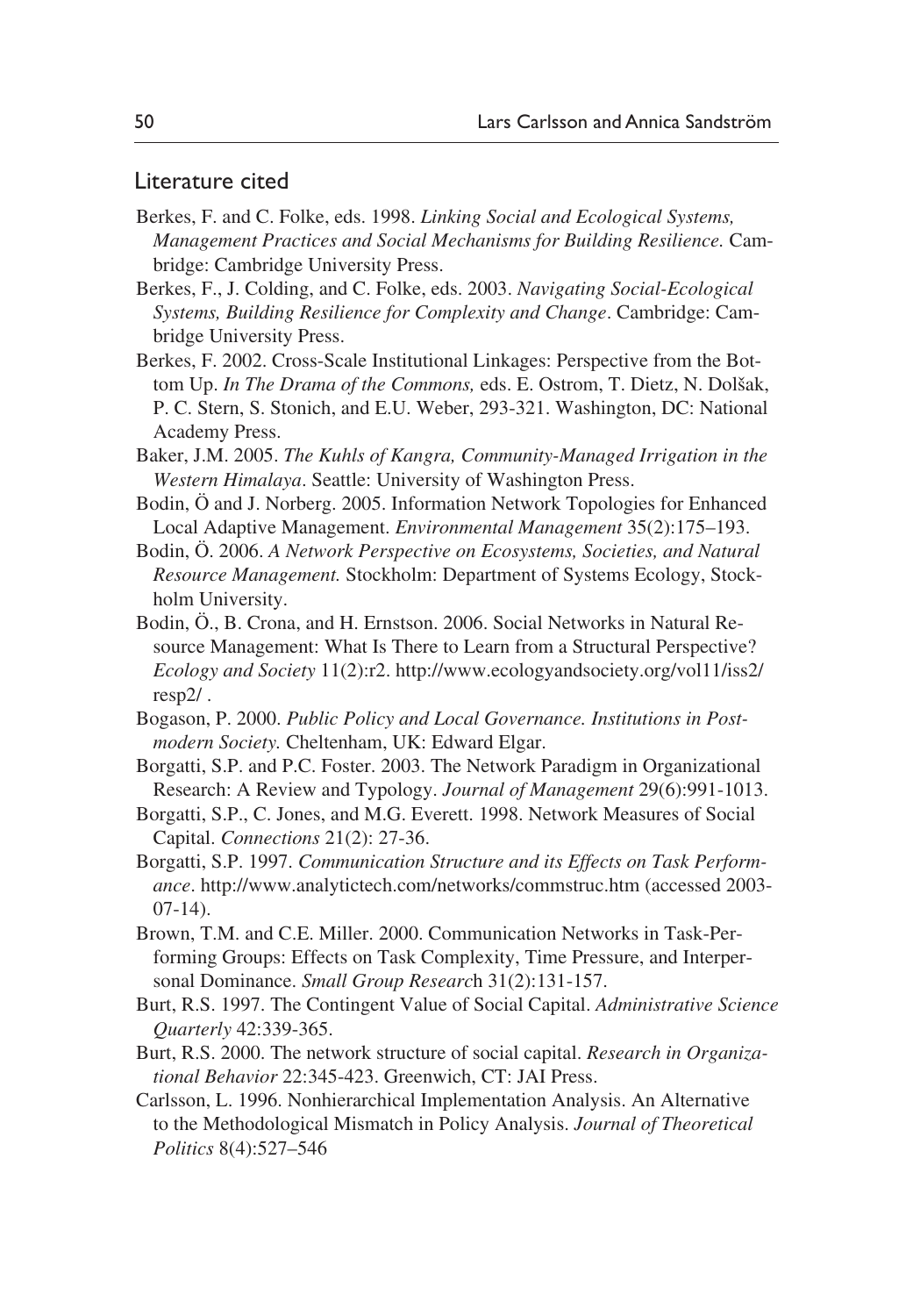- Carlsson, L. 2000. Policy Networks as Collective Action. *Policy Studies Journal* 28(3):502–520
- Carlsson, L. 2003. Managing Commons across Levels of Organizations. In *Commons Old and New, Proceedings from a workshop on Commons: Old and New*, eds. E. Berge and L. Carlsson, 23-34, Centre for Advanced Study, Oslo 11-13, March 2003. http://www.svt.ntnu.no/iss/Erling.Berge/Proceedings2003CommonsOldAndNew.pdf/ (accessed 2006-04-24).
- Carlsson, L. and F. Berkes. 2005. Co-management: concepts and methodological implications. *Journal of Environmental Management* 75:65–76.
- Coleman, J.S. 1990. *Foundations of Social Theory*. Cambridge, MA: Harvard University Press.
- Crona, B. and Ö. Bodin. 2006. What You Know is Who You Know? Communication Patterns Among Resource Users as a Prerequisite for Co-management. *Ecology and Society* 11(2):7. http://www.ecologyandsociety.org/vol11/iss2/  $art7/$ .
- Dietz, T., E. Ostrom, and Paul C. Stern. 2003. The Struggle to Govern the Commons. *Science* 302:1907–1912.
- Evans, M. 2001. Understanding Dialectics in Policy Network Analysis. *Political Studies* 49:542-550.
- Feeny, D. 1988. The Demand for and Supply of Institutional Arrangements. In *Rethinking Institutional Analysis and Development*, eds. V. Ostrom, D. Feeny, and H. Picht, 159-209. San Francisco: ICS Press.
- Feeny, D., F. Berkes, B.J. McCay, and J.M. Acheson. 1990. The Tragedy of the Commons: Twenty-Two Years Later. *Human Ecology* 18(1):1–19.
- Flap, H., B. Bulder, and B. Völker. 1998. Intra-organizational Networks and Performance: A Review. *Computational & Mathematical Organization Theory* 4(2):109-147.
- Friedkin, N. 1981. The Development of Structure in Random Networks: An Analysis of the Effects of Increasing Network Density on Five Measures of Structure. *Social Networks* 3:41-52.
- Geisler, C. and G. Daneker, eds. 2000. *Property and Values: Alternatives to Public and Private Ownership*. Washington, DC: Island Press.
- Granovetter, M.S. 1973. The Strength of Weak Ties. *American Journal of Sociology* 78:1360-1380.
- Granovetter, M.S. 1985. Economic Action and Social Structure: The Problem of Embeddedness. *American Journal of Sociology* 91:481-510.
- Granovetter, M.S. 1992. Economic Institutions as Social Constructions: A Framework of Analysis. *Acta Sociologica* 35:3-11.
- Hanf, K. and F.W. Scharpf, eds. 1978. I*nterorganizational Policy Making*. London: Sage.
- Hjern, B. and D.O. Porter. 1997. Implementation structures. A new unit of administrative analysis. In *The Policy Process. A reader*, ed. M. Hill, 226-240. London: Harvester Wheatsheaf.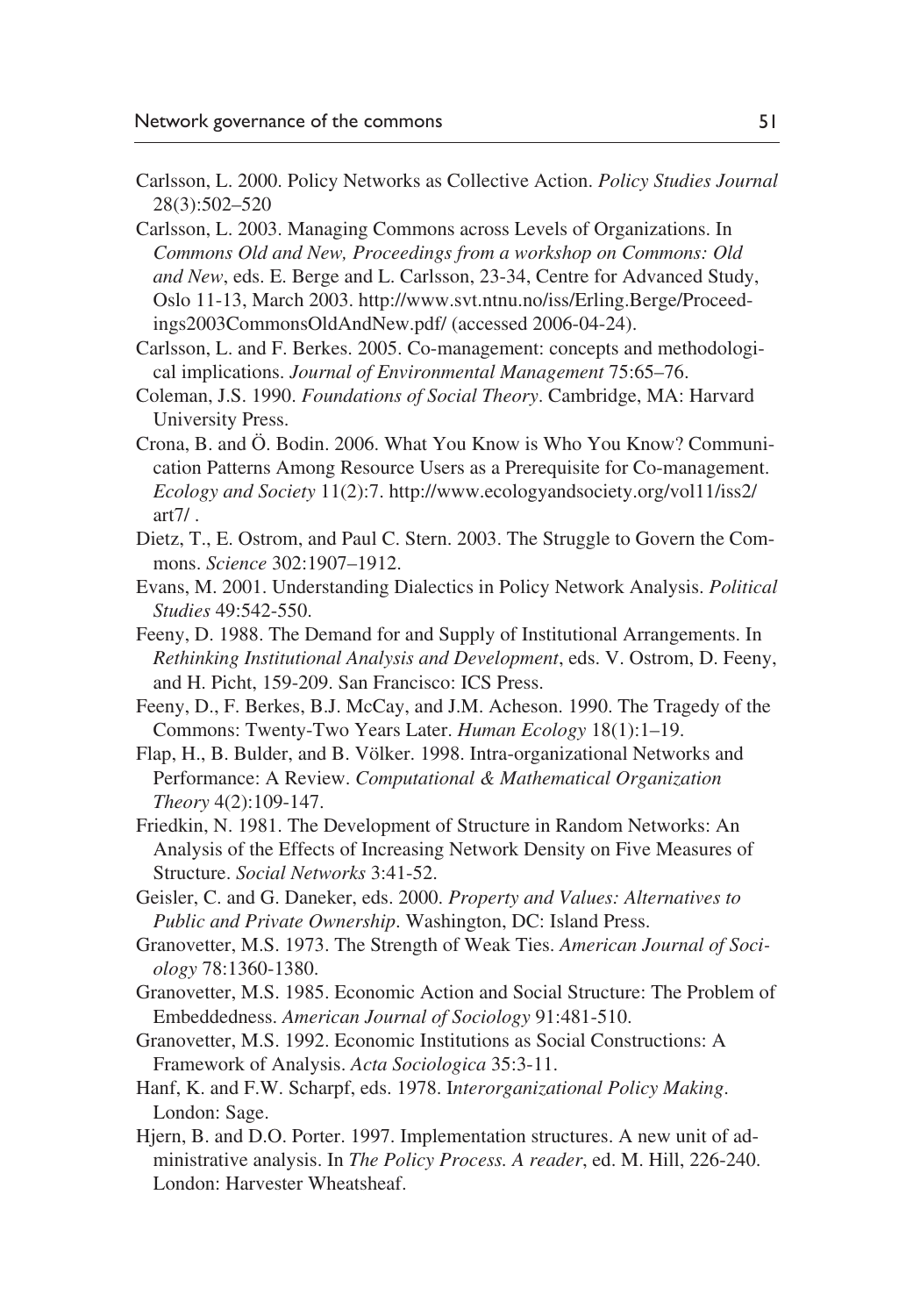- Holling, C.S. 1986. The resilience of terrestrial ecosystems: local surprise and global change. In *Sustainable Development of the Biosphere*, eds. W.C. Clark and R.E. Munn. Cambridge: Cambridge University Press.
- Hull, C.J. and B. Hjern. 1987. *Helping Small Firms Grow. An Implementation Approach*. London: Croom Helm.
- Janssen, M.A., J.M. Anderies, and E. Ostrom. 2007. Robustness of Social-Ecological Systems to Spatial and Temporal Variability. *Society and Natural Resources* 20:307-322.
- Jentoft, S., B.J. McCay, and D. C. Wilson. 1998. Social Theory and Fisheries Co-management. *Marine Policy* 22(4-5):423-436.
- Kickert, W.J.M., E-H, Klijn, and J.F.M. Koppenjan, eds. 1997. *Managing Complex Networks: Strategies for the Public Sector*. London: Sage.
- Koelble, T.A. 1995. The New Institutionalism in Political Science and Sociology. *Comparative Politics* 97(2):231-244.
- Knoke, D. 1990. *Political Networks. The Structural Perspective.* Cambridge: Cambridge University Press.
- Krishna, A. 2002. *Active Social Capital.* New York: Columbia University Press.
- Krishna, A. 2003. Understanding, Measuring and Utilizing Social Capital: Clarifying Concepts and Presenting a Field Application from India. Capri Working Paper No. 28, January 2003. Washington, DC: International Food Policy Research Institute.
- Lansing, J.S. 1991. *Priests and Programmers*. Princeton, NJ: Princeton University Press.
- Lansing, J.S. and H.H. Miller. 2006. *Cooperation, Games and Ecological Feedback: Some Insights from Bali*. http://www.ic.arizona.edu/~lansing/home.htm (accessed 2006-04-06).
- Lin, N. 2001. *Social Capital. A Theory of Social Structure and Action*. Cambridge: Cambridge University Press.
- Lin, N., K. Cook and R.S. Burt, eds. 2001. *Social Capital. Theory and Research*, New York, Aldine.
- Lindblom, C.E. 1965. *The Intelligence of Democracy*. New York: The Free Press.
- Maiolo, J.R. and J.C. Johnson. 1989. Discovering Communication Networks in Marine Fisheries: Implications for Management. In *Marine Resource Utilization: A Conference on Social Science Issues*, eds. J.S. Thomas, L. Maril, and E.P. Durrenberger, 69-80. Mobile: University of South Alabama Publication Services.
- Marsh, D. and M. Smith. 2001. Debates: There is More Than One Way to Do Political Science: On Different Ways to Study Policy Networks. *Political Studies* 49:528-541.
- Marsh, D. and M. Smith. 2000. Understanding Policy Networks: Towards a Dialectical Approach. *Political Studies* 48:4-21.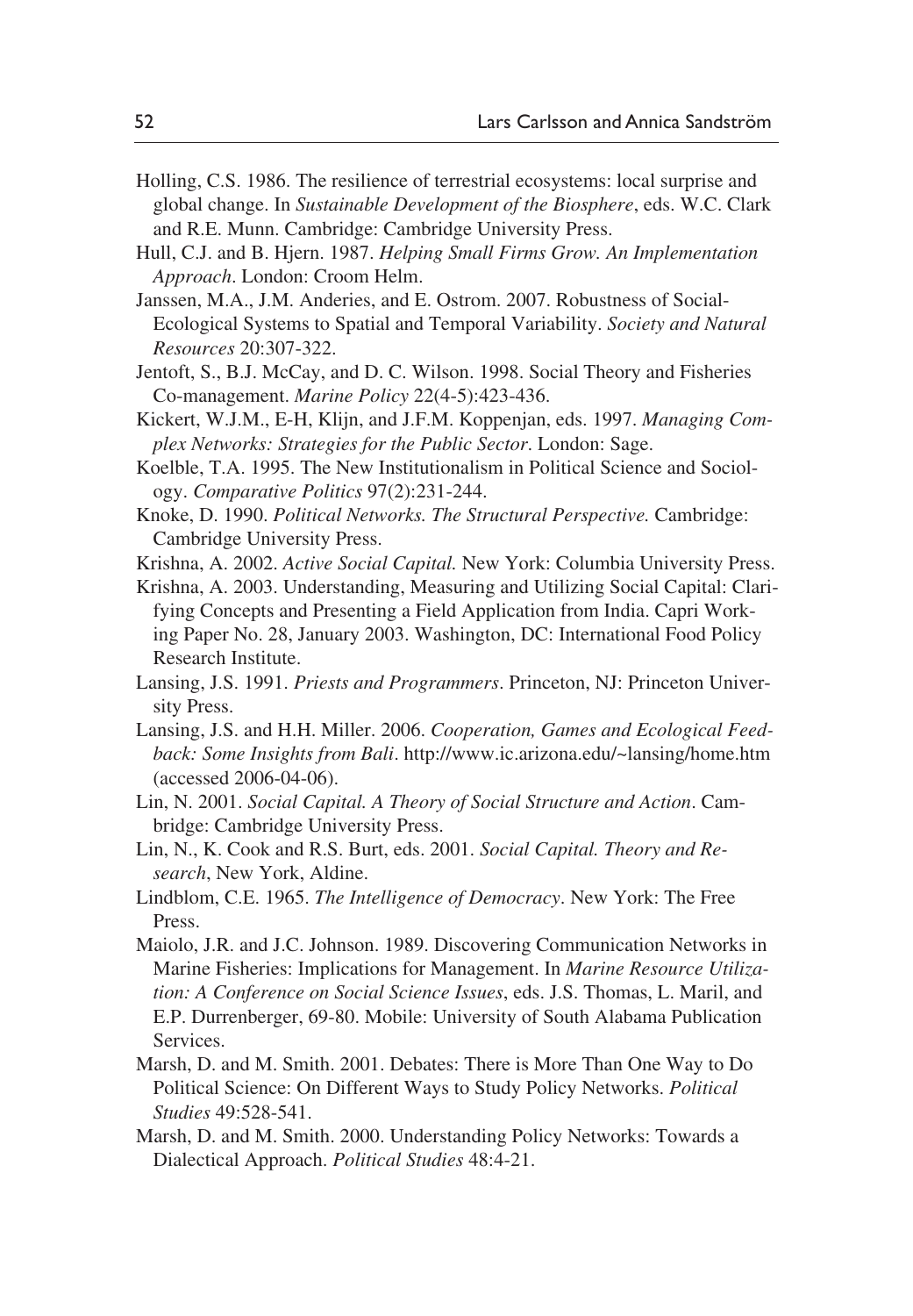- Meier, K.J. and L.J. O'Toole Jr. 2001. Managerial Strategies and Behaviour in Networks: A Model with Evidence from U.S. Public Education. *Journal of Public Administration Research and Theory* 11(3):271-293.
- Mizruchi, M.S. 1994. Social Network Analysis: Recent Achievements and Current Controversies. *Acta Sociologica* 37:329-343.
- North, D. 1997. Transaction Costs through Time. In *Transaction Cost Economics, Recent Developments*, ed. M. Claude, 149-160. Cheltenham, UK: Edward Elgar.
- Olsson, P., F. Folke, and F. Berkes. 2003. Adaptive Co-management for Building Resilience in Social-Ecological Systems. *Environmental Management* 34(1):63–72.
- Ostrom, E., J. Walker, and R. Gardner. 1992. Covenants with and without a Sword: Self-Governance is Possible. *American Political Science Review* 86(2):404-417.
- Ostrom, E. 1999. Coping with Tragedies of the Commons. *Annual Review of Political Science* 2:493-535.
- Ostrom, E. 2001. Reformulating the Commons. In *Protectin*g the Commons. A Framework for Resource Management in the Americas, eds. J. Burger, E. Ostrom, R.B. Norgaard, D. Policansky, and B.D. Goldstein, 17-42. Washington, DC: Island Press.
- Ostrom, E. 2005. *Understanding Institutional Diversity*. Princeton, NJ: Princeton University Press.
- Ostrom, V. 1991. *The Intellectual Crisis in American Public Administration*. Tuscaloosa, AL: The University of Alabama Press.
- O´Toole Jr., L.J. and K.J. Meier. 2004. Public Management in Intergovernmental Networks: Matching Structural Networks and Managerial Networking. *Journal of Public Administration Research and Theory* 14(4):469-494.
- Peters, B.G. 1999. *Institutional Theory in Political Science: the 'New Institutionalism'*. London: Pinter.
- Pierre, J.B. and G. Peters, eds. 2000. *Governance, Politics and the State*. Basingstoke, UK: Macmillan.
- Pinkerton, E., ed. 1989. *Co-operative Management of Local Fisheries*. Vancouver: University of British Columbia Press.
- Plummer, R. and J. FitzGibbon. 2004. Some Observations on the Terminology in Co-operative Environmental Management. *Journal of Environmental Management* 70:63–72.
- Provan, K.G. and H.B. Milward. 1995. A preliminary Theory of Interorganisational Network Effectiveness: A Comparable Study of Four Community Mental Health Systems. *Administrative Science Quarterly* 40:1-33.
- Provan, K.G. and H.B. Milward. 2001. Do Networks Really Work? A Framework for Evaluating Public-Sector Organizational Networks. *Public Administration Review* 61 (4):414-423.